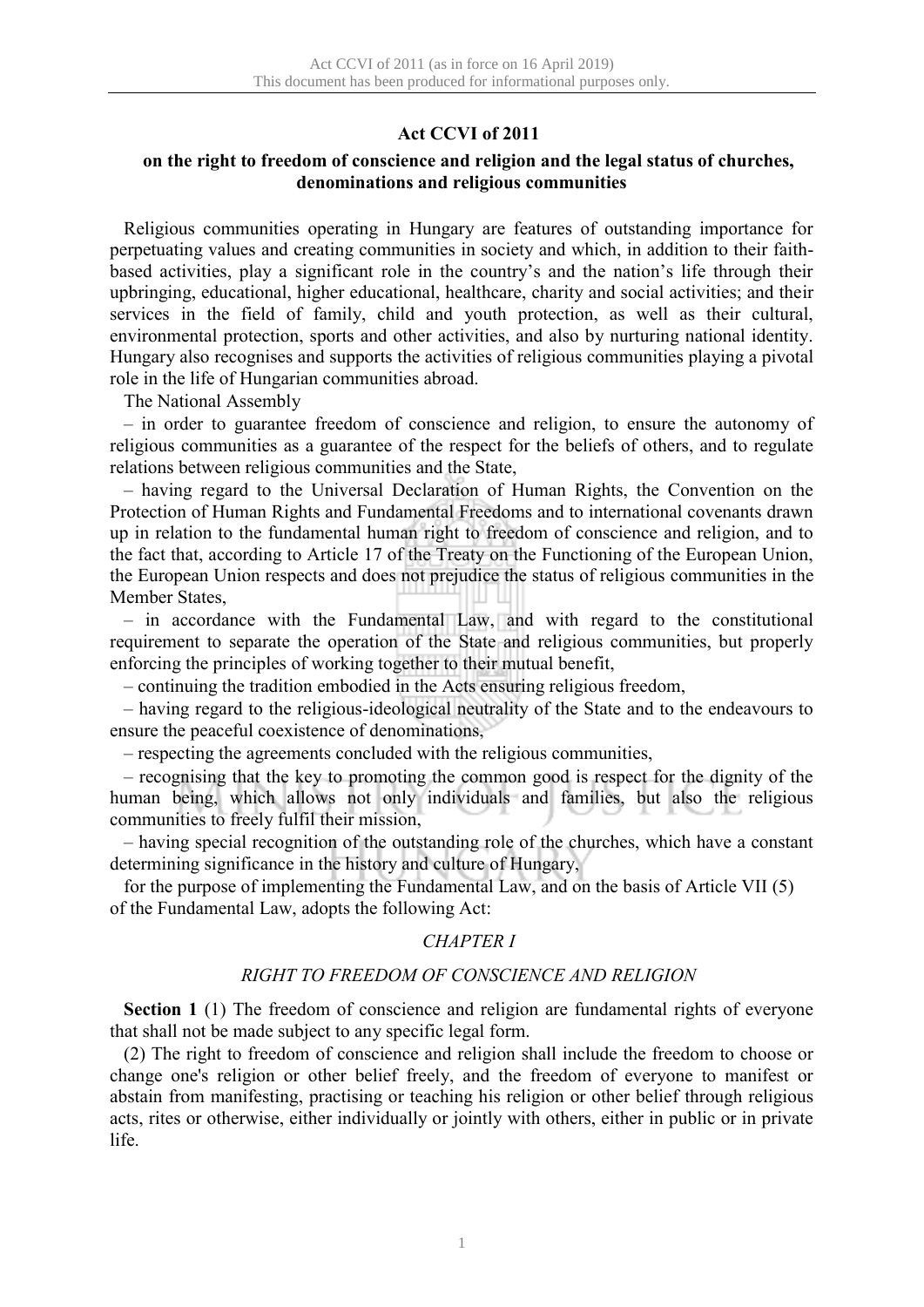(3) No one shall be advantaged or disadvantaged because of the choice, acceptance, manifestation or confession of his conscientious or religious belief, or because of changing or practicing his conscientious or religious belief.

(4)

**Section 2** A parent or a guardian shall have the right to decide on the moral or religious upbringing and religious education of his minor child, and to provide for it accordingly.

**Section 3** (1) The exercise of the freedom of conscience and religion shall be made possible for those cared for in educational, healthcare, social, or family, child or youth protection institutions, as well as for those detained in correctional institutes, both at individual and community level.

(2) During the course of their service, in accordance with the organisations' operating policy and with meeting the obligation of national defence, those serving in a legal relationship under the Act on the service relationship of the professional staff of organs performing law enforcement duties or in a legal relationship under the Act on the legal status of soldiers shall be free to exercise the right to freedom of conscience and religion.

**Section 4** The right to freedom of conscience and religion may also be manifested through forms of communication.

**Section 5** (1) State authorities may not collect special data in connection with the right to freedom of conscience and religion. Special data recorded by state authorities at the entry into force of this Act in connection with the freedom of conscience and religion may only be transferred or disclosed with the consent of the data subject or, if he is dead, with the consent of his descendant.

(2) In a census, data in connection with the right to freedom of conscience and religion may be collected on a non-compulsory basis and in a way that cannot be used for identification.

# *CHAPTER II*

# *LEGAL STATUS OF RELIGIOUS COMMUNITIES*

## **1. Religious activities and general rules on the legal status of religious communities**

**Section 6** Religious community means any community of natural persons, irrespective of its organisational form, legal personality or name, which was established for the purpose of practicing religion and primarily performs religious activities.

**Section 7** (1) A religious community may operate without legal personality or in an organisational form having legal personality.

(2) Religious communities having legal personality shall be the following:

- *a)* religious associations,
- *b)* listed churches,

*c)* registered churches, and

*d)* established churches.

(3) Established churches, registered churches, listed churches and religious associations shall be autonomous organisations consisting of natural persons sharing the same principles of faith that have self-governance.

**Section 7/A** (1) Religious communities having legal personality shall be free to determine the scope, rules, organisational form and name of their religious activities and other public purpose activities based on those religious activities in accordance with the religious belief of their members.

(2) Religious communities shall pursue activities linked to a worldview that is directed towards the transcendental, has a system of faith-based principles, the teachings of which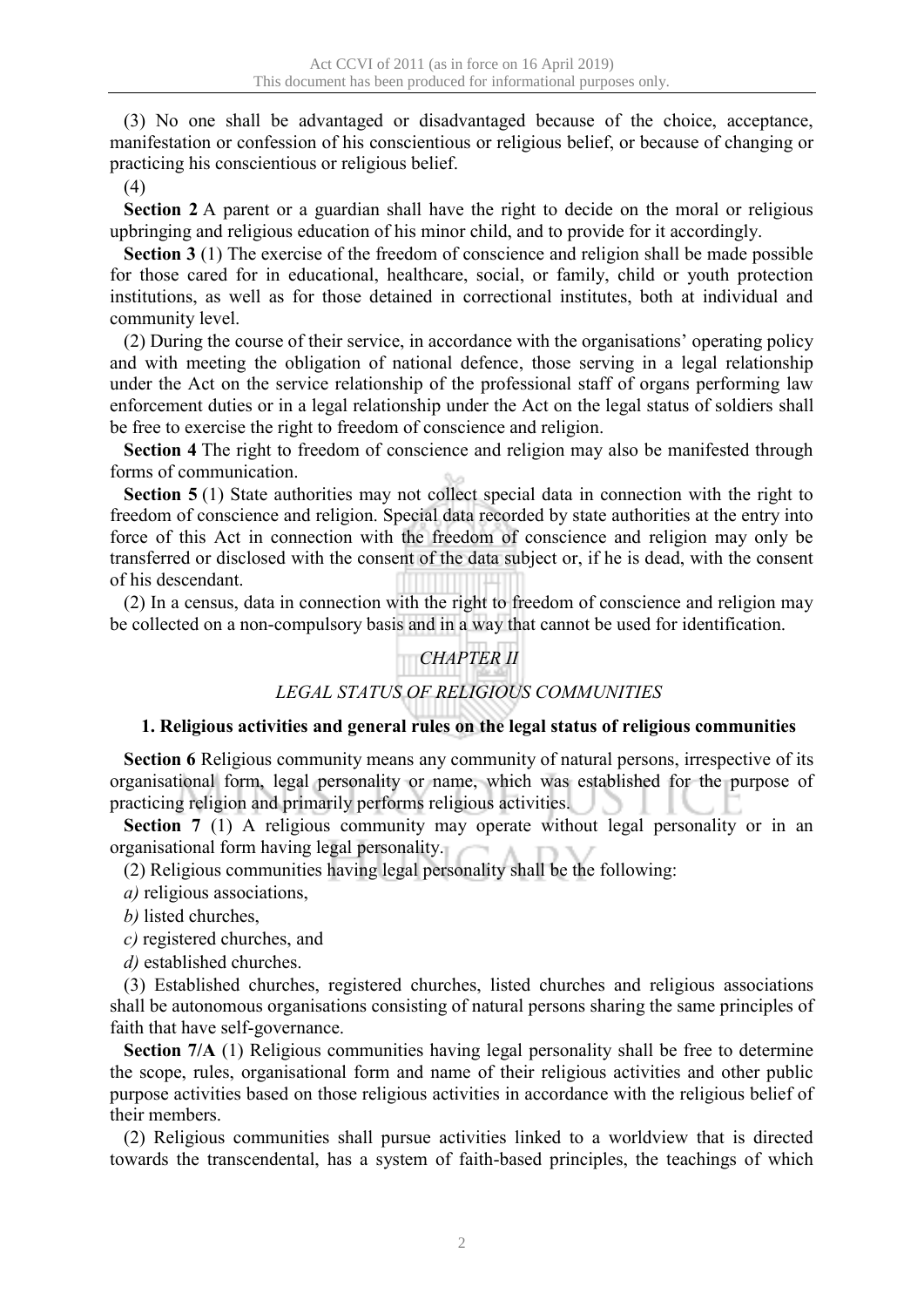relate to existence as a whole, and which embraces the entire human personality through specific codes of conduct (hereinafter "religious activities").

(3) The following shall not be considered as religious activities per se:

*a)* political and lobbying activities,

*b)* mental or emotional health activities,

*c)* medical activities,

*d)* business and entrepreneurial activities,

*e)* upbringing activities,

*f)* educational activities,

*g)* higher educational activities,

*h)* healthcare activities,

*i)* charity activities,

*j)* family, child and youth protection activities,

*k)* cultural activities,

*l)* sports activities,

*m)* animal protection, environmental protection or nature conservation activities,

*n*) data processing activities, which go beyond the data processing necessary for faith-based activities, and

*o)* social activities.

(4) A religious community may only practise religious activities that are not contrary to the Fundamental Law, do not conflict with the law, and do not violate the rights and freedoms of other communities.

**Section 7/B** A religious community may use the designation of a church, with a content according to its own principles of faith, in its name and as reference to its activities for the purpose of self-determination.

Section 7/C No reference to the specific form of association shall be included in the name of a religious association.

**Section 8** (1) The State shall not operate or establish any organ for controlling or supervising religious communities.

(2) No state coercion shall be used to enforce decisions made on the basis of the principles of faith, the internal laws, the articles of association or the rules of organisation and operation of a religious community, or its other rules equivalent to them (hereinafter jointly "internal rules"); state authorities shall not examine such decisions. State organs shall not modify or override decisions made by a religious community based on internal rules, and they shall have no competence to determine disputes arising from internal legal relationships not regulated by the law.

**Section 9** (1) The State and the religious communities having legal personality may cooperate in order to promote the common good. The State may enter into agreements with religious communities having legal personality on performing activities preserving historic and cultural values, upbringing and educational activities, higher education, health care, charitable or social activities, activities of family, child and youth protection, and cultural or sports activities as well as other public purpose activities, taking into account their historic and social role, public acceptance, embeddedness in society, organisation and experiences gained in the course of the public purpose activities traditionally performed by them as well as, tailored to the specificities of the public purpose activities affected by such cooperation, whether the conditions required to perform those activities are satisfied.

(2) The State may, at their request, enter into comprehensive cooperation agreements for an indefinite period of time with religious communities having legal personality that are able and willing, in the long term, to perform public purpose activities of outstanding importance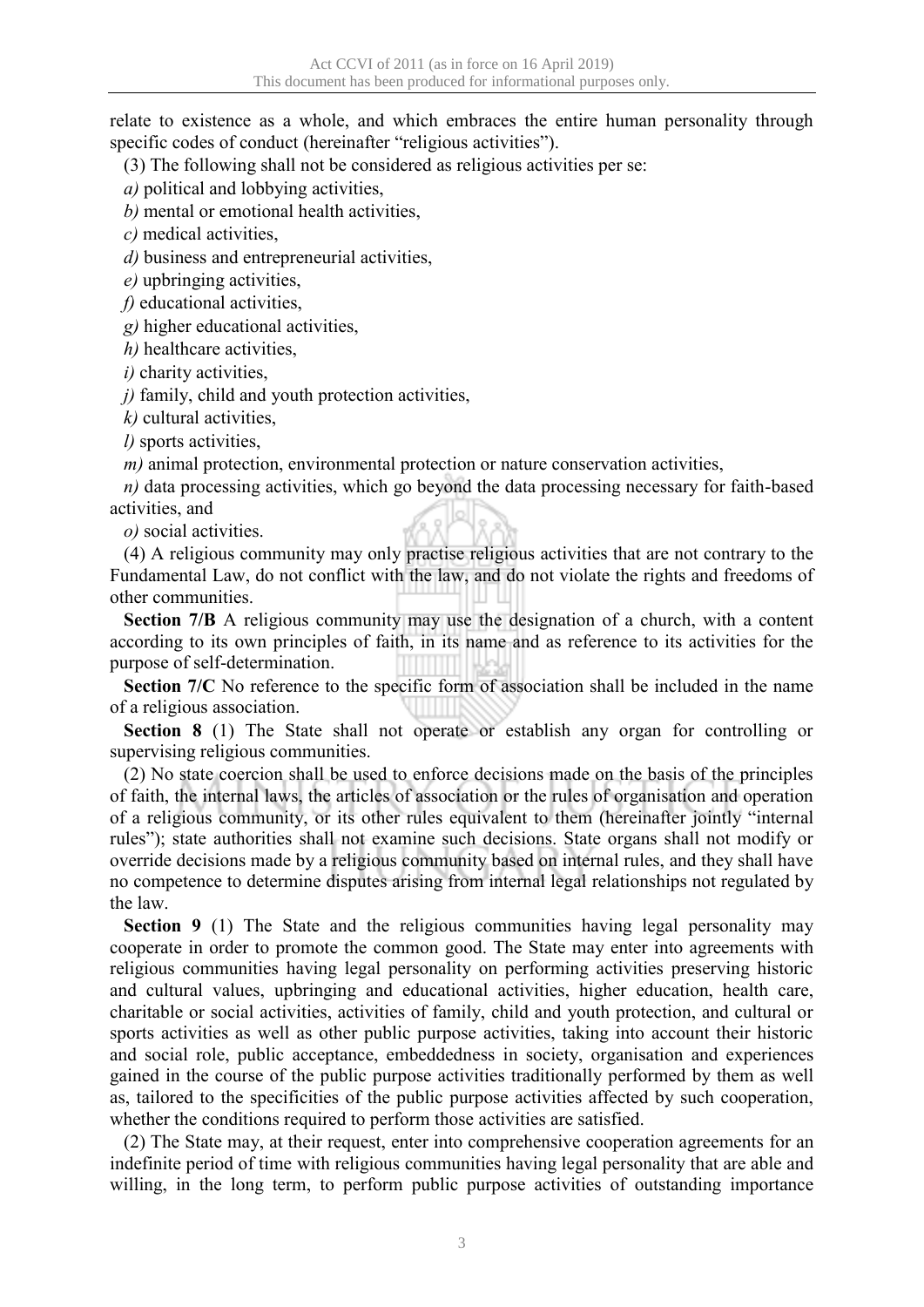referred to in paragraph (1), relying upon their organisation, public support, historic and social role and experiences gained in the course of performing such activities (hereinafter "comprehensive agreement") which may also cover the support for faith-based activities.

## **2. Religious associations**

**Section 9/A** (1) Natural persons sharing the same principles of faith may establish religious associations for the purpose of practising their religion to perform religious activities.

(2) The rules on associations shall apply to religious associations with the derogations specified in this Act.

**Section 9/B** The articles of association of a religious association may derogate from the rules on associations when specifying

*a)* the way of creating membership and exercising membership rights, and

*b)* the scope, tasks and powers of persons having a legal relationship with the religious association, who are entitled to

*ba)* make and monitor internal decisions concerning the operation of, and

*bb)* administer the affairs of and act as the representative of

the association.

**Section 9/C** (1) The State may enter into agreements for a definite period of not more than five years with religious associations on performing certain public purpose activities and supporting faith-based activities. These agreements may be extended on a case by case basis, for a period not longer than the original one.

(2) Religious associations shall be entitled to a part of the personal income tax paid by individuals, offered and determined in accordance with a separate Act.

## **3. Listed churches**

**Section 9/D** (1) A religious association shall, at its request, be registered as a listed church if *a)* in the average of the 3 years preceding the submission of the application for registration, a part of the personal income tax paid, as determined by a separate Act, was offered to it by at least one thousand individuals, and

*b)* it

*ba)* has been operating as a religious association at least for 5 years, or

*bb)* has had an independent international operation in an organised form for at least 100 years.

(2) By way of derogation from paragraph (1), a religious association shall, at its request, be registered as a listed church also if it

*a)* has at least one thousand recorded members who have their domicile or place of residence in Hungary,

*b)* has been operating as a religious association at least for 5 years, and

*c)* makes a statement that, after submitting the application, it will not, either by way of application or outside the system of applications, receive, on the basis of an individual decision, support for its faith-based activities or public purpose activities from the subsectors of the general government, from EU funds or from programmes financed on the basis of international agreements.

(3) International operation, as referred to in paragraph (1) *b) bb),* shall be assessed on the basis of the following:

*a)* a certificate issued by churches that have church status in at least two countries other than Hungary and share the same principles of faith as the applicant religious association or listed church has,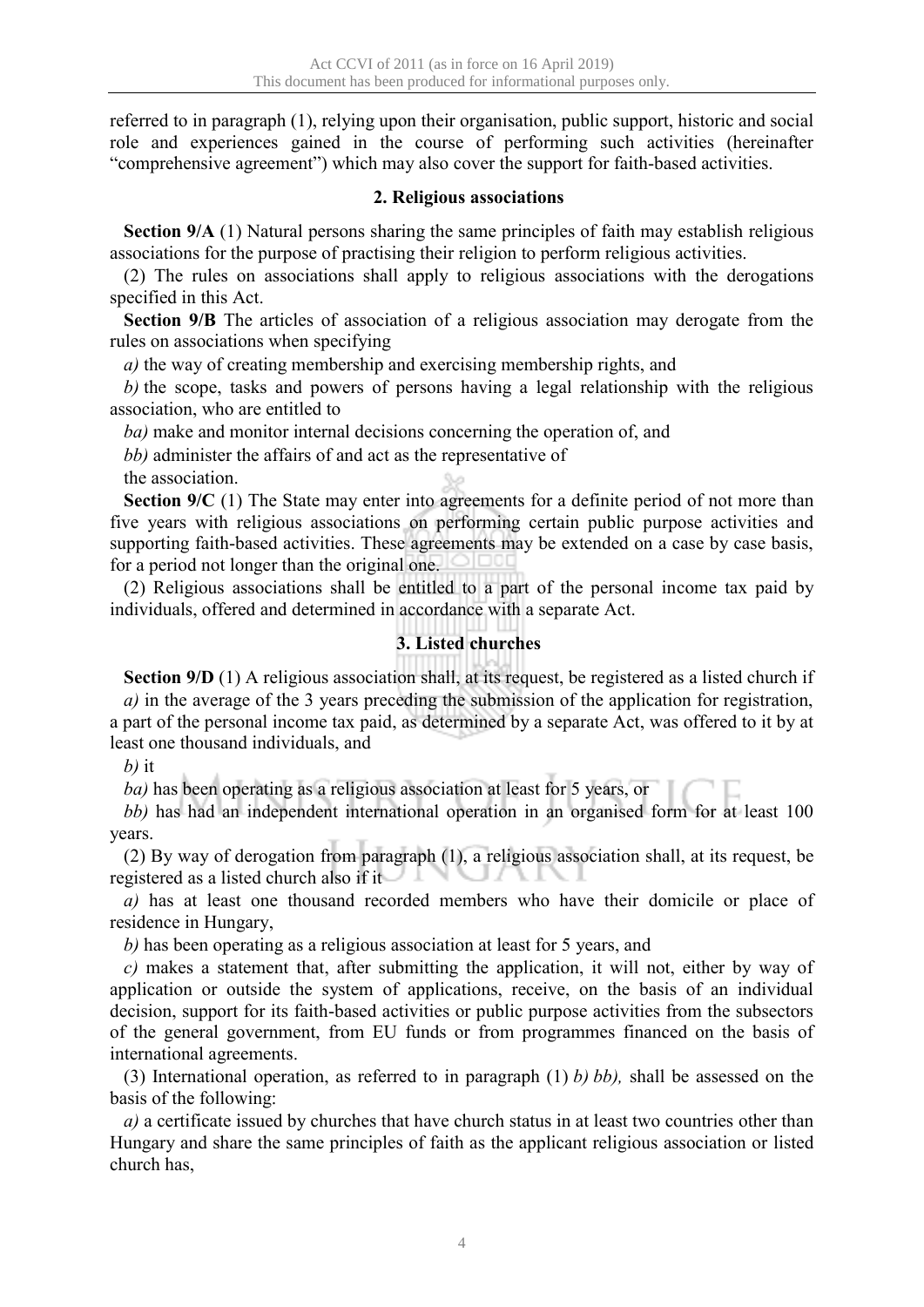*b)* a certificate of membership issued by a partnership of churches or member churches that operate in at least two countries other than Hungary and share the same principles of faith, or

*c)* a certificate issued by a global church that embraces partial churches operating in at least two countries other than Hungary.

(4) Listed churches shall be entitled to a part of the personal income tax paid by individuals, offered and determined in accordance with a separate Act.

(5) The State may enter into agreements for a definite period of not more than ten years with listed churches on performing public purpose activities or on supporting faith-based activities. These agreements may be extended on a case by case basis, for a period not longer than the original one. Under these agreements, listed churches may be granted tax benefits or other benefits of similar nature as specified in a separate Act.

(6) The period of operation as a religious association shall include the continuous operation as a church under Act IV of 1990 on the freedom of conscience and religion and on churches (hereinafter "Act IV of 1990"), or as an association performing religious activities as its primary objective or as an organisation performing religious activities under this Act, provided that on the day preceding the entry into force of Act CXXXII of 2018 amending Act CCVI of 2011 on the right to freedom of conscience and religion and the legal status of churches, denominations and religious communities (hereinafter "the Amending Act"), the religious community was included in the register of organisations performing religious activities, or before the entry into force of the Amending Act, it initiated a procedure for the recognition as a church and that procedure has not yet been brought to an end with final and binding effect.

# **3/A. Registered churches**

**Section 9/E** (1) A religious association shall, at its request, be registered as a registered church if

*a)* in the average of the 5 years preceding the submission of the application for registration, a part of the personal income tax paid, as determined by a separate Act, was offered to it by at least four thousand individuals and

*b)* it

*ba)* has been operating as a religious association at least for 20 years, or

*bb)* has had an independent international operation in an organised form for at least 100 years.

(2) A listed church shall, at its request, be registered as a registered church if

*a)* in the average of the 5 years preceding the submission of the application for registration, a part of the personal income tax paid, as determined by a separate Act, was offered to it by four thousand individuals, and

*b)* it

*ba)* has been operating as a listed church at least for 15 years, or

*bb)* has had an independent international operation in an organised form for at least 100 years.

(3) By way of derogation from paragraph (1), a religious association shall, at its request, be registered as a registered church also if it

*a)* has at least ten thousand recorded members who have their domicile or place of residence in Hungary,

*b)* has been operating as a religious association at least for 20 years, and

*c)* makes a statement that, after submitting the application, it will not, either by way of application or outside the system of applications, receive, on the basis of an individual decision, support for its faith-based activities or public purpose activities from the subsectors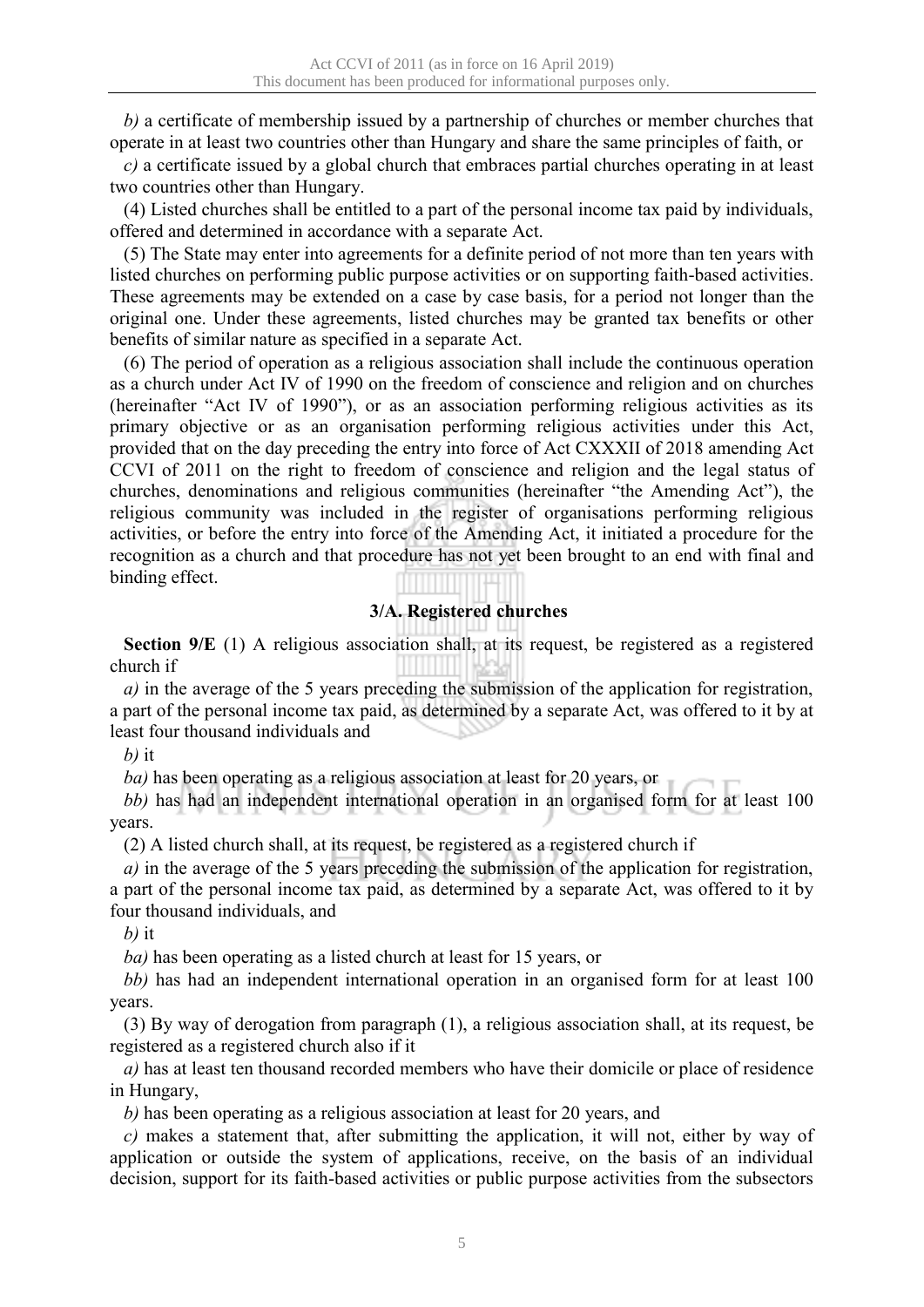of the general government, from EU funds or from programmes financed on the basis of international agreements.

(4) By way of derogation from paragraph (2), a listed church shall, at its request, be registered as a registered church also if it

*a)* has at least ten thousand recorded members who have their domicile or place of residence in Hungary;

*b)* has been operating as a listed church at least for 15 years, and

*c)* makes a statement that, after submitting the application, it will not, either by way of application or outside the system of applications, receive, on the basis of an individual decision, support for its faith-based activities or public purpose activities from the subsectors of the general government, from EU funds or from programmes financed on the basis of international agreements.

(5) International operation, as referred to in paragraph (1) *b) bb)* and paragraph (2) *b) (bb),* shall be assessed on the basis of the following:

*a*) a certificate issued by churches that have church status in at least two countries other than Hungary and share the same principles of faith as the applicant religious association or listed church has,

*b)* a certificate of membership issued by a partnership of churches or member churches that operate in at least two countries other than Hungary and share the same principles of faith, or

*c)* a certificate issued by a global church that embraces partial churches operating in at least two countries other than Hungary. ao dik

(6) The period of operation as a religious association or listed church shall include the continuous operation as a church under Act IV of 1990, or as an association performing religious activities as its primary objective or as an organisation performing religious activities under this Act, provided that on the day preceding the entry into force of the Amending Act, the religious community was included in the register of organisations performing religious activities, or before the entry into force of the Amending Act, it initiated a procedure for recognition as a church and that procedure has not yet been brought to an end with final and binding effect.

**Section 9/F** (1) The State may enter into agreements for a definite period of not more than 15 years with registered churches on performing public purpose activities or on supporting faith-based activities. These agreements may be extended on a case by case basis, for a period not longer than the original one. Under these agreements, registered churches may be granted tax benefits or other benefits of similar nature as specified in a separate Act.

(2) Registered churches shall be entitled to a part of the personal income tax paid by individuals, offered and determined in accordance with a separate Act, as well as a supplement thereof granted by the State, or any benefit replacing it.

#### **3/B. Established churches**

**Section 9/G** (1) Established churches are the registered churches with which the State entered into a comprehensive agreement to cooperate in promoting community objectives. When entering into, or amending, a comprehensive agreement, the minister responsible for the coordination of church relations (hereinafter "the minister") shall act on behalf of the State.

(2) Registered churches, or established churches that do not have such a comprehensive agreement shall have the right to submit an application for comprehensive agreement to the minister. A comprehensive agreement made with a church that was already an established church at the time of entry into force of the Amending Act shall not be required to be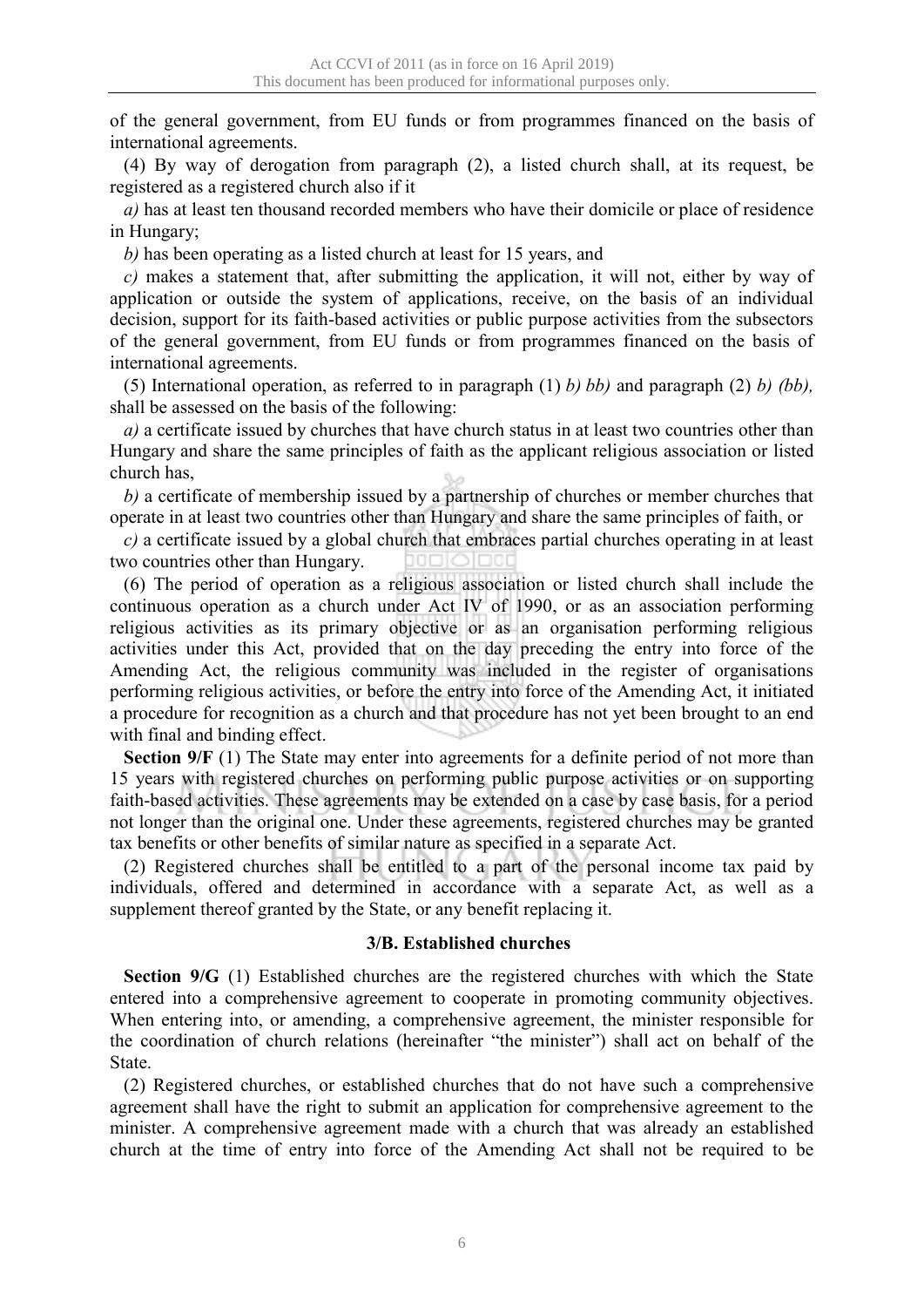promulgated in an Act as set out in paragraph (3). Failure to conclude a comprehensive agreement shall not affect the legal status of the established church.

(3) A comprehensive agreement under paragraph (1) and any amendment thereto shall be promulgated in an Act. The Government shall submit a legislative proposal initiating promulgation or the supplementation of the Annex to the National Assembly within 30 days of the entry into force of the agreement. A registered church shall qualify as established church as from the date when the comprehensive agreement is promulgated in an Act and the Annex is supplemented. However, the registered church shall enjoy the rights and take on the obligations arising from the comprehensive agreement from the date of entry into force of the comprehensive agreement.

(4) With respect to the cooperation for community objectives, established churches shall be granted tax benefits or other benefits of similar nature, as well as budgetary support. The detailed rules applicable to such support shall be laid down in an Act.

(5) Established churches shall be entitled to a part of the personal income tax paid by individuals, offered and determined in accordance with a separate Act, as well as a supplement thereof granted by the State, or any benefit replacing it.

(6) Established churches shall enjoy the rights and take on the obligations set out in this Act in the same manner.

(7) The established churches are listed in the Annex.

## **3/C. Ecclesiastical legal persons**

**Section 10** Ecclesiastical legal persons are the established churches, registered churches and listed churches, and their internal ecclesiastical legal persons.

**Section 11** (1) A unit, organisation or institution of an established church, registered church or listed church that has, according to the church's internal rules, legal personality shall be a legal person.

(2) An internal ecclesiastical legal person shall operate in accordance with the internal rules of the established church, registered church or listed church; in relationships specified in the internal rules, the internal ecclesiastical legal person of the established church, registered church or listed church shall act on behalf of the established church, registered church or listed church, respectively. The rules relating to the established church, registered church or listed church shall apply accordingly to the internal ecclesiastical legal persons.

(3) An institution of an established church, registered church or listed church performing public purpose activities may, under the internal rules of the established church, registered church or listed church, respectively, qualify as an internal ecclesiastical legal person. A company, foundation or association established by an established church, registered church or listed church shall not qualify as an internal ecclesiastical legal person.

**Section 11/A** The internal rules of an established church, registered church or listed church may derogate from the general rules laid down by an Act for legal persons when specifying the rules

*a)* governing

*aa)* the organisation and representation,

*ab)* the guarantees for the legitimate operation,

*ac)* the transformation, merger, division and dissolution without succession

of the established church, registered church, listed church and the internal ecclesiastical legal person, and

*b)* on establishing internal ecclesiastical legal persons.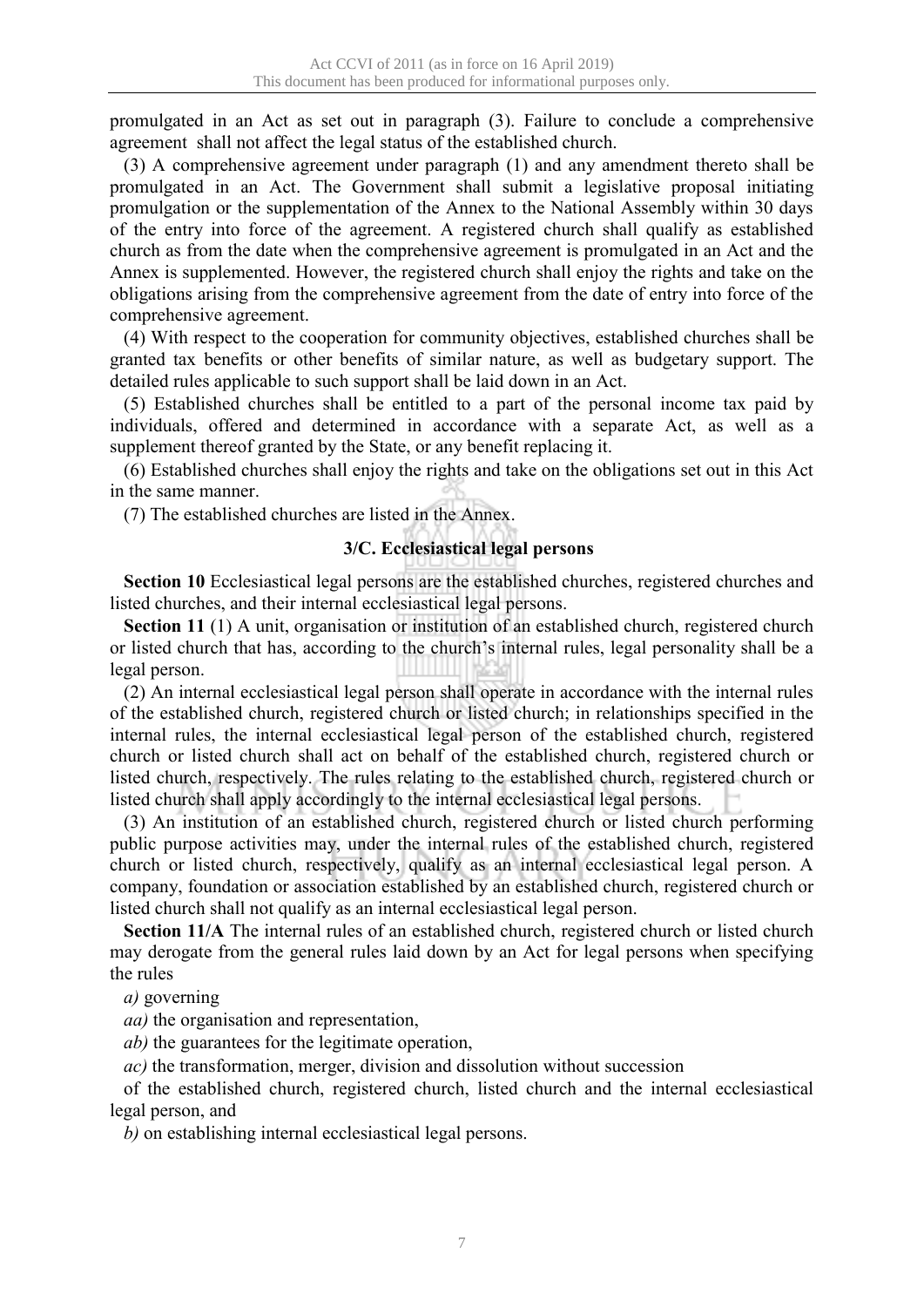## *CHAPTER II/A*

## *PERSONS IN THE SERVICE OF RELIGIOUS COMMUNITIES HAVING LEGAL PERSONALITY*

**Section 12** (1) Church personnel are natural persons, as defined in the internal rules of the established church, registered church or listed church, who are in the service of an internal ecclesiastical legal person, and fulfil their service to the church in a specific church service relationship, employment relationship or another legal relationship.

(2) Church personnel shall not be obliged to disclose to state authorities any information affecting personality rights of which they become aware in the course of their faith-related service.

(3) Church personnel shall be granted enhanced protection under infraction law and criminal law.

**Section 12/A** (1) A member of a religious association who on a professional basis performs religious rites is a natural person who is in the service of the religious association, and performs his service in an employment relationship or another legal relationship.

(2) Section 12 (2) and (3) shall apply to members of a religious association who perform on a professional basis religious rites.

# *CHAPTER III*

## *REGISTRATION OF RELIGIOUS COMMUNITIES HAVING LEGAL PERSONALITY AND OF INTERNAL ECCLESIASTICAL LEGAL PERSONS*

## **4. Registration of religious communities having legal personality**

**Section 13** (1) Religious communities having legal personality, except for established churches, shall be registered by the Budapest-Capital Regional Court (hereinafter "the court"). The court shall have exclusive jurisdiction in this matter.

(2) The court shall maintain separate registers for registered churches, listed churches and religious associations (hereinafter jointly "the register").

(3) The rules relating to the court registration of non-governmental organisations shall apply to the register in matters that are not regulated in this Act.

**Section 13/A** (1) Upon application for registration as a religious association, the court shall exclusively examine whether

*a)* representatives of the organisation declared that the purpose of the establishment is to perform religious activities, and this is apparent from the articles of association;

*b)* the activities that the organisation intends to practice do not conflict with section 7/A (2) to (4), and this is apparent from the articles of association;

*c)* the name of the organisation complies with the provisions of sections 7/B and 7/C, also taking section 20/A (2) into account;

*d)* the establishment of the organisation for religious purposes was declared and its articles of association were adopted by at least ten members;

*e)* the organisation has at least ten natural person members who have their domicile or place of residence in Hungary and, based on its articles of association, no one else but natural persons are allowed to be members; and

*f*) the applicant enclosed the documents that demonstrate compliance with the requirements set out in points *a)* to *e)*.

(2) The court may dismiss the application for registration referred to in this section only if the organisation does not comply with any of the requirements specified in paragraph (1) *a)* to *f)*.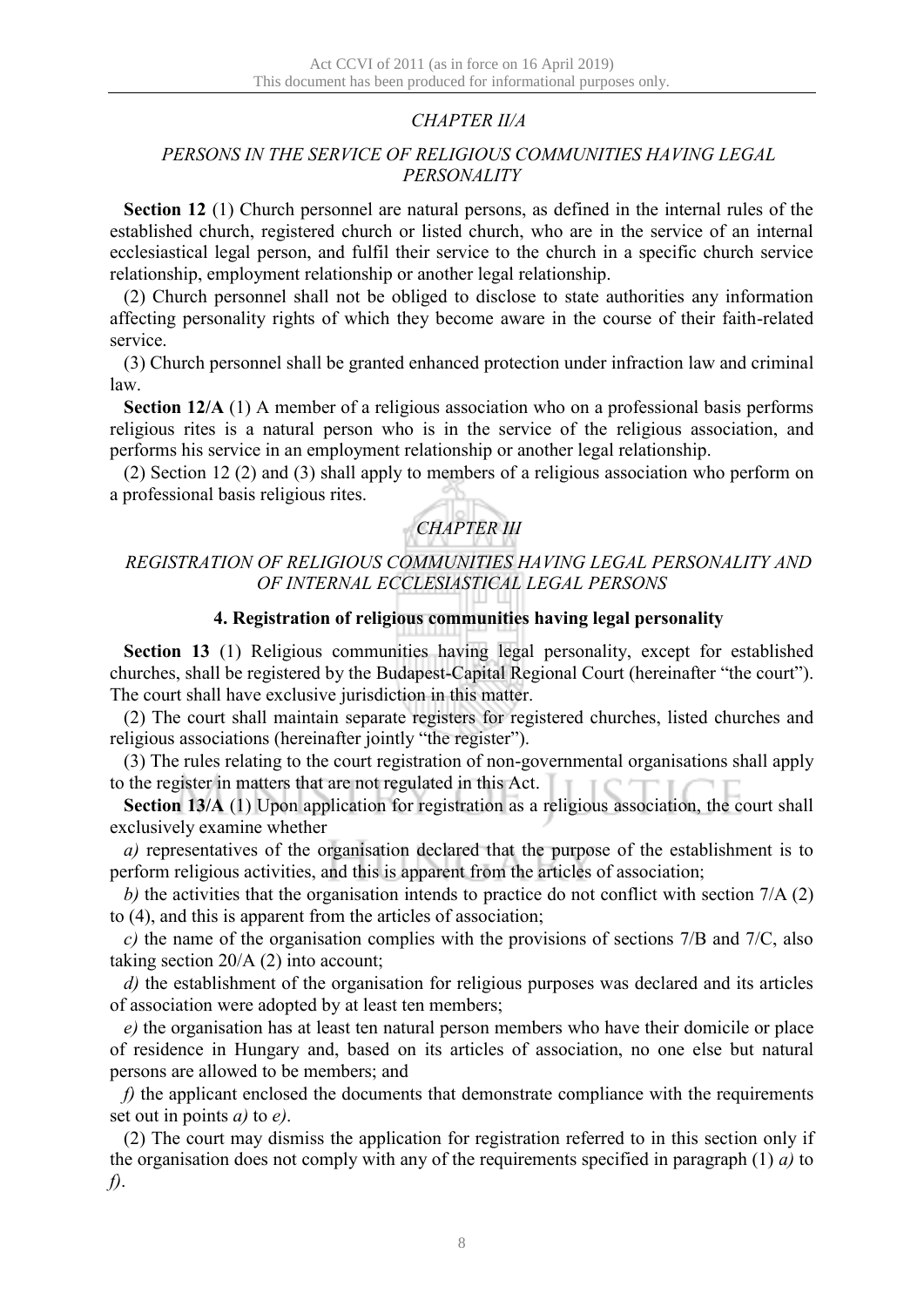**Section 14** (1) The court shall, at its request, register a religious community having legal personality (for the purposes of this section, hereinafter "the applicant") as a registered church or listed church if

a) the applicant primarily performs religious activities, it has a confession of faith and rites containing the essence of its teachings, and this is apparent from its articles of association;

*b*) all requirements set out in sections  $9/D(1)$  to (3) and  $9/E(1)$  to (3) are satisfied;

*c)* the applicant declares that its activities and articles of association do not conflict with section  $7/A$  (2) to (4), and this is apparent from the articles of association;

*d)* the applicant declares that no sanction was imposed on it for repeated violation of accounting and management standards within 5 years before submitting the application, and no such proceedings are underway;

*e)* the applicant declares that no criminal measure based on a final and binding decision was applied against it within 5 years before submitting the application, and no such proceedings are underway, and

*f*) the applicant enclosed the documents that demonstrate compliance with the requirements set out in points *a)* to *e)*.

(2) The court shall register the applicant as a registered church or a listed church if there has been no national security risk asserted against it. When examining compliance with this requirement, the court shall initiate a procedure for the investigation of national security risk factors as set out in the Act on national security services.

(3) When examining compliance with the requirements set out in sections 9/D (1) *b) bb)*, 9/E (1) *b) bb)* and 9/E (2) *b) bb)*, the court may use experts having professional qualification and academic degree in church law, history of religion, religious studies or sociology. Church personnel may not be invited to be experts.

(4) The court may dismiss the application for registration referred to in this section only if the applicant does not comply with any of the requirements specified in paragraph (1) *a)* to *f)* or in paragraph (2). If proceedings referred to in paragraph (1) *d)* to *e)* are underway against the applicant then the court shall suspend the registration procedure until those proceedings are completed with final and binding effect.

(5) The provisions of this section shall apply in the registration procedures referred to in sections 9/D (2) and 9/E (3) to (4), with the proviso that instead of demonstrating compliance with the requirements set out in sections 9/D (1) *a)*, 9/E (1) *a)* and 9/E (2) *a),* the statement referred to in sections  $9/D(2) c$ ,  $9/E(3) c$  and  $9/E(4) c$  shall be enclosed.

**Section 14/A** (1) If a listed church that was registered under section 9/D (2) receives, either by way of application or outside the system of applications, on the basis of an individual decision, support for its faith-based activities or public purpose activities from the subsectors of the general government, from EU funds or from programmes financed on the basis of international agreements, it shall notify this fact to the court within 15 days of disbursement of the support. Within 8 days of receipt of the notification, the court shall call upon the listed church to confirm, within a time limit of 15 days, that

*a)* it has repaid the amount of the support to the body which disbursed the support, or

*b)* if the listed church does not repay the amount of the support then it

*ba)* applies for its removal from the register of listed churches and, simultaneously, for its registration as a religious association, or

*bb)* undertakes to meet the requirement set out in section 9 (1) *a)*.

(2) The court shall remove the listed church from the register of listed churches and register it as a religious association if the listed church

*a)* does not meet the requirement set out in section 9/D (1) *a)*, or

*b)* fails to make the statement.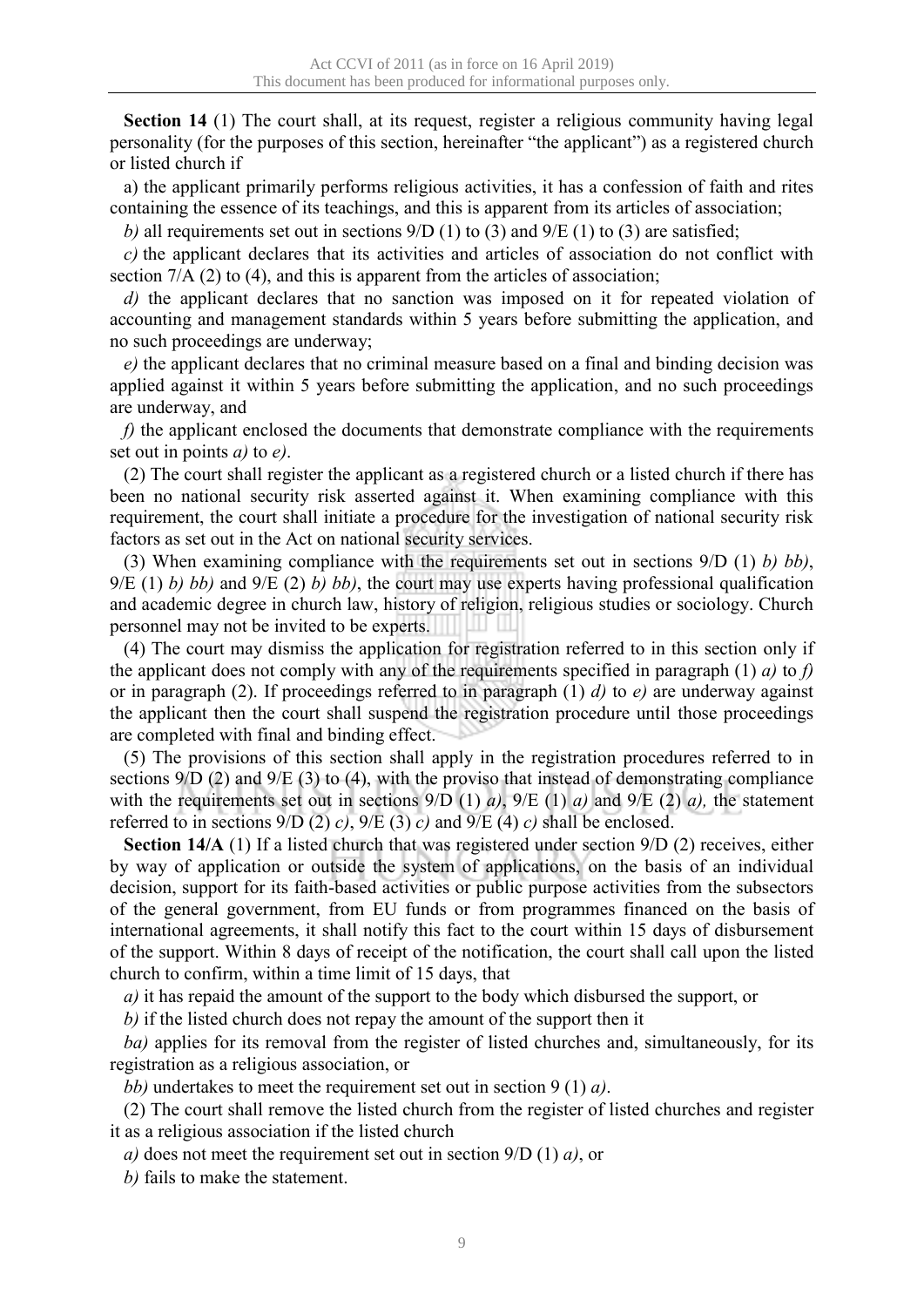(3) If a registered church that was registered under section 9/E (3) receives, either by way of application or outside the system of applications, on the basis of an individual decision, support for its faith-based activities or public purpose activities from the subsectors of the general government, from EU funds or from programmes financed on the basis of international agreements, it shall notify this fact to the court within 15 days of obtaining knowledge of the fact that the support was granted. Within 8 days of receipt of the notification, the court shall call upon the registered church to confirm, within a time limit of 15 days, that

*a)* it has repaid the amount of the support to the body which disbursed the support, or

*b)* if the registered church does not repay the amount of the support then it

*ba)* applies for its removal from the register of registered churches and, simultaneously, for its registration as a religious association, or

*bb)* undertakes to meet the requirement set out in section 9/E (1) *a)*.

(4) The court shall remove the registered church from the register of registered churches and register it as a religious association if the registered church

*a)* does not meet the requirement set out in section 9/E (1) *a)*, or

*b)* fails to make the statement.

(5) If a registered church that was registered under section 9/E (4) receives, either by way of application or outside the system of applications, on the basis of an individual decision, support for its faith-based activities or public purpose activities from the subsectors of the general government, from EU funds or from programmes financed on the basis of international agreements, it shall notify this fact to the court within 15 days of obtaining knowledge of the fact that the support was granted. Within 8 days of receipt of the notification, the court shall call upon the registered church to confirm, within a time limit of 15 days, that

*a)* it has repaid the amount of the support to the body which disbursed the support, or

*b)* if the registered church does not repay the amount of the support then it

*ba)* applies for its removal from the register of registered churches and, simultaneously, for its registration as a listed church, or

*bb)* undertakes to meet the condition set out in section 9/E (1) *a)*.

(6) The court shall remove the registered church from the register of registered churches and register it as a listed church if the registered church

*a)* does not meet the requirement set out in section 9/E (2) *a)*, or

*b*) fails to make the statement.

(7) The religious association shall be the general legal successor of the listed church or the registered church.

(8) If the prosecutor, acting in his competence as specified in an Act, finds that a registered church that was registered under section 9/E (3) to (4) or a listed church that was registered under 9/D (2) has not complied with its notification obligation referred to in paragraphs (1) to (3) then he shall bring an action in accordance with section 26 (1). On the basis of the action of the prosecutor, the court shall apply the legal consequences set out in paragraphs (1) to (3).

**Section 14/B** (1) Within not more than sixty days of receipt of the application referred to in section 13/A (1) or section 14 (1), or the statement of claim referred to in section 26 (1), the court shall decide on the registration, removal from the register, or on the dismissal of the application or action.

(2) Within the period provided for in paragraph (1), the court shall arrange for the decision ordering or refusing registration or ordering removal from the register to be served on the religious community which submitted the application, the prosecutor and the minister.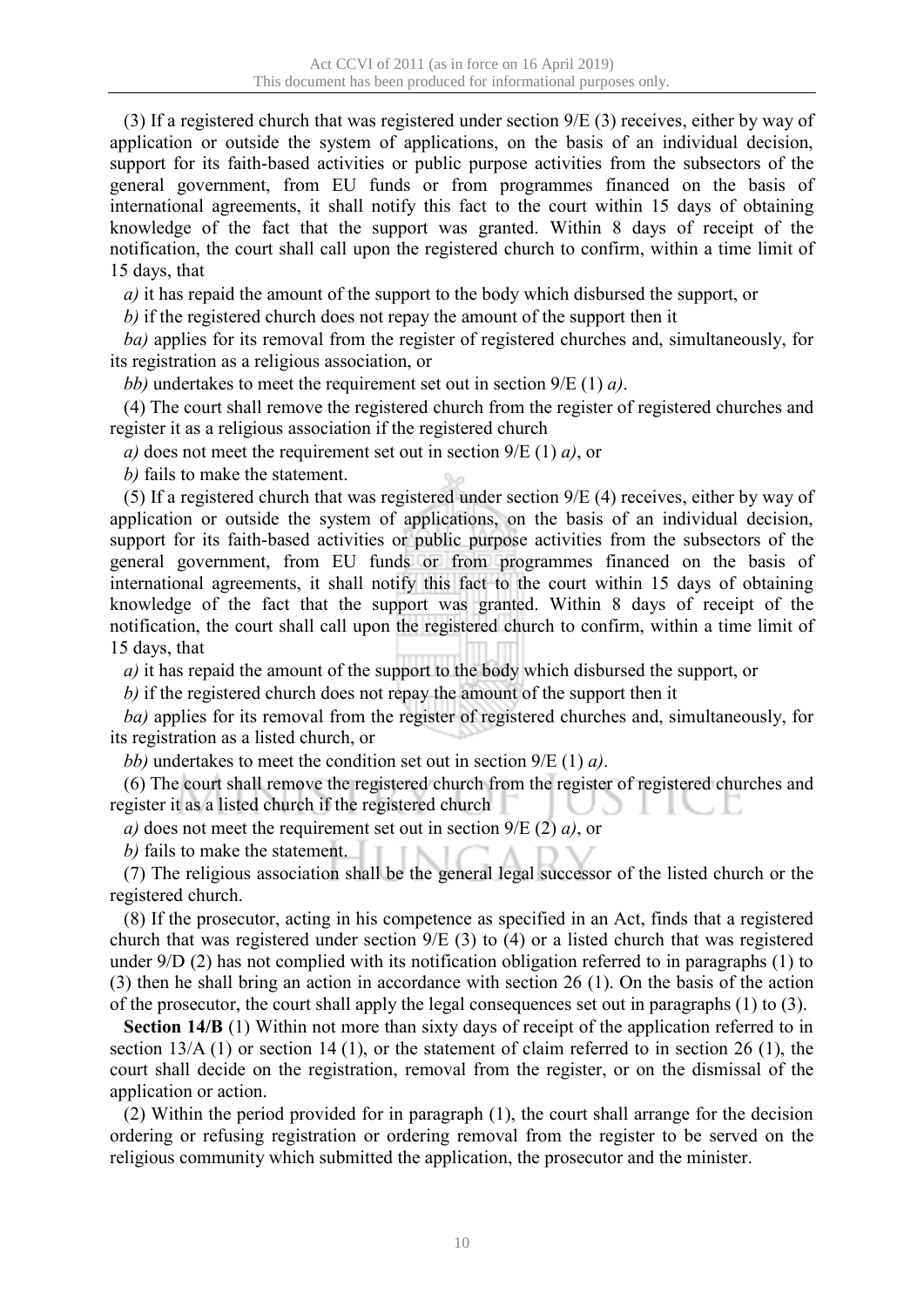(3) Notice shall be given of any change to the data recorded in the register within fifteen days of the relevant change.

(4) Only the documents proving the data affected by the change shall be required to be enclosed to the notice referred to in paragraph (3).

**Section 14/C** (1) An appeal against the decision ordering or refusing registration of the religious community which submitted the application, or ordering removal from the register may be filed by any of the following:

*a)* the representative of the religious community which submitted the application,

*b)* the representative of the religious community having legal personality already registered, by reference to section 20/A, and

*c)* the prosecutor.

(2) Within 15 days of the day when the decision becomes final and binding, the court shall arrange for the decision ordering or refusing registration or ordering removal from the register to be served on the religious community which submitted the application, the prosecutor and the minister.

(3) The provisions of paragraph (2) shall also apply to the remedy procedure.

## **Section 14/D**

**Section 15** The register shall contain the following particulars of religious communities having legal personality:

*a)* name and abbreviated name, as well as the commonly used name,

*b)* seat,

*c)* name and domicile of the representative,

*d)* scope and manner of representation, and

*e)* substantive description of the coat of arms and emblem of the religious community having legal personality, if any.

**Section 15/A** (1) On the basis of the information received from the court in accordance with section 14/C (2), the minister shall maintain an electronic database of religious communities having legal personality which shall be available to the public free of charge.

(2) The database shall not qualify as a publicly certified register.

**Section 16** The minister shall register the established church within 30 days of the entry into force of the amendment to this Act concerning the inclusion into the Annex of the established church concerned. NID

**Section 16/A** (1) The register shall contain the following particulars of established churches:

*a)* name and abbreviated name, as well as the commonly used name,

*b)* seat,

*c)* name and domicile of the representative, and scope and manner of representation,

*d)* substantive description of the coat of arms and emblem of the established church, if any.

(2) Upon the amendment of the instrument of incorporation of the established church, the date of amendment, the number of the decision on the registration of the amendment and the date of the decision becoming final and binding shall be registered.

(3) The register shall be kept by the minister. The representative of the established church as a whole or of its supreme body may, in accordance with the rules on the review of administrative decisions, request a court review of a decision made by the minister in connection with keeping the register.

(4) The register shall not qualify as a publicly certified register.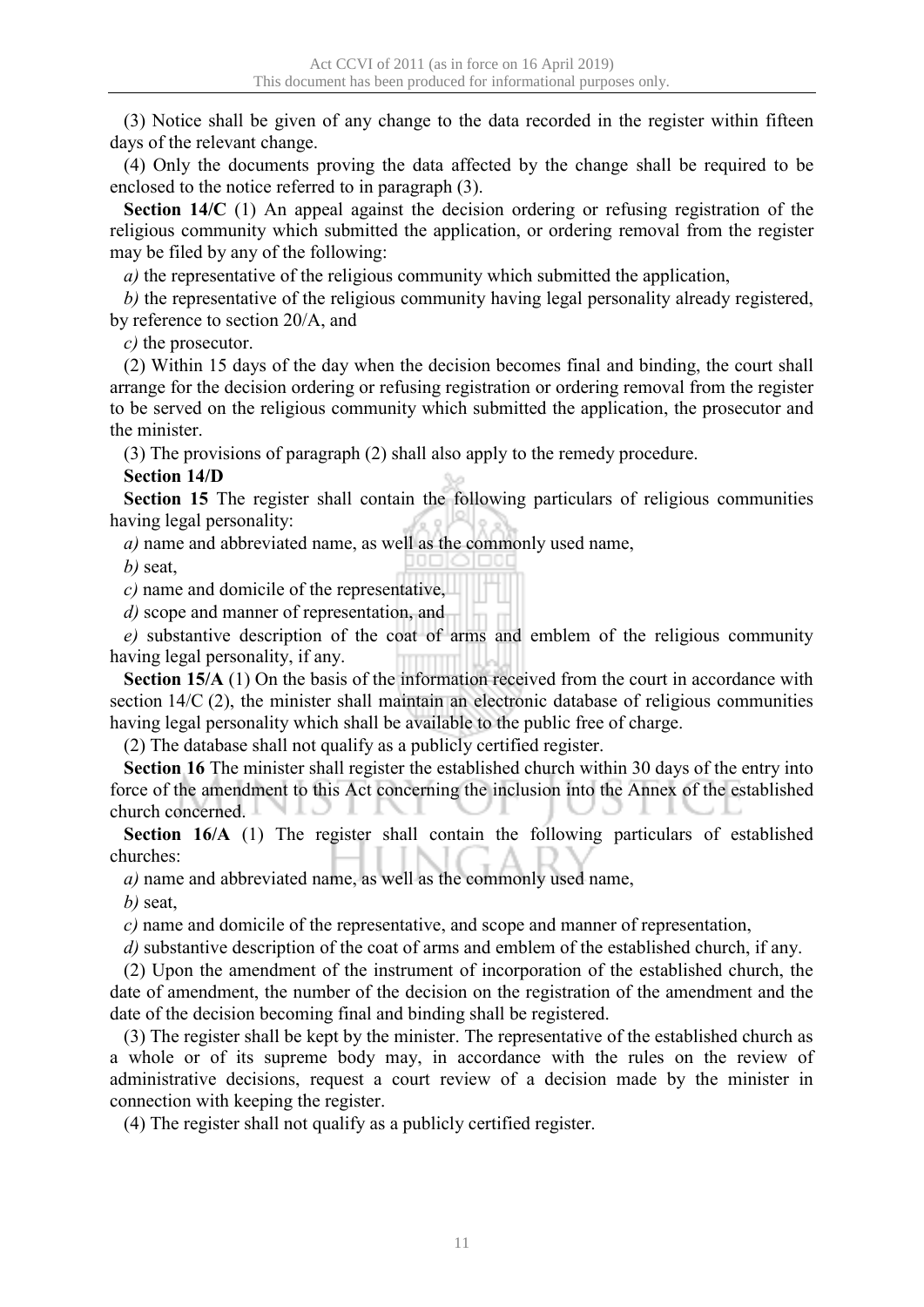**Section 17** (1) The representative of the established church as a whole, of its supreme body or of the direct superior church body of the internal ecclesiastical legal person shall notify changes in the data entered into the register and data required for registration under section 16 to the minister within fifteen days of the change or of the amendment of the instrument of incorporation.

(2) The data of established churches entered into the register shall be publicly available.

## **5. Registration of internal ecclesiastical legal persons**

**Section 18** (1) The court or, for established churches, the minister shall register internal ecclesiastical legal persons at the request of the representative of the established church, registered church or listed church as a whole, or of its supreme body, without examination on the merits but having regard to section 11 (3).

(2) The following rules shall apply to the registration of internal ecclesiastical legal persons and to changes in the data entered into the register:

*a)* an application for registration of an internal ecclesiastical legal person may be submitted by the representative of the established church, registered church or listed church as a whole, or of its supreme body, or of the direct superior church body of the internal ecclesiastical legal person; the application shall contain data concerning the internal ecclesiastical legal person as specified in section 15 or section 16/A (1),

*b)* the court or, for the internal ecclesiastical legal person of an established church, the minister shall assess the application for registration of the internal ecclesiastical legal person exclusively in terms of whether it complies with the provisions set out in point *a)*.

(3) The legal personality of an internal ecclesiastical legal person not entered into the register shall be certified by the representative, notified to the court, of the established church, registered church or listed church as a whole, or of its supreme body, or of the direct superior church body of the internal ecclesiastical legal person, or by an officer of the registered church or listed church authorised thereto in the internal rules of the church.

(4) The data of internal ecclesiastical legal persons entered into the register shall be publicly available.

## *CHAPTER IV*

# *OPERATION OF RELIGIOUS COMMUNITIES HAVING LEGAL PERSONALITY*

## **6. Support for religious communities having legal personality**

**Section 19** (1) The State shall grant budgetary support to religious communities having legal personality for their public purpose activities.

(2) For the public purpose activities performed by them or their institutions, established churches and their ecclesiastical legal persons shall be entitled to budgetary support to the same extent as state and local government institutions performing similar activities. For the public purpose activities performed by them or their institutions, registered churches, listed churches and their ecclesiastical legal persons shall be entitled, under a relevant agreement, to budgetary support up to the same extent as state and local government institutions performing similar activities. When entering into the agreement, the requirements set out in section 9 (1) shall be taken into account.

(3) If an ecclesiastical legal person performs, by itself or through its institution, public duty, the entity actually performing the public duty shall be required to publish its data of public interest and data accessible on public interest grounds related to performing the public duty. Even if, in terms of organisation, the institution performing public duty is not separated from its maintainer, only the institution's data effectively related to performing the public duty, that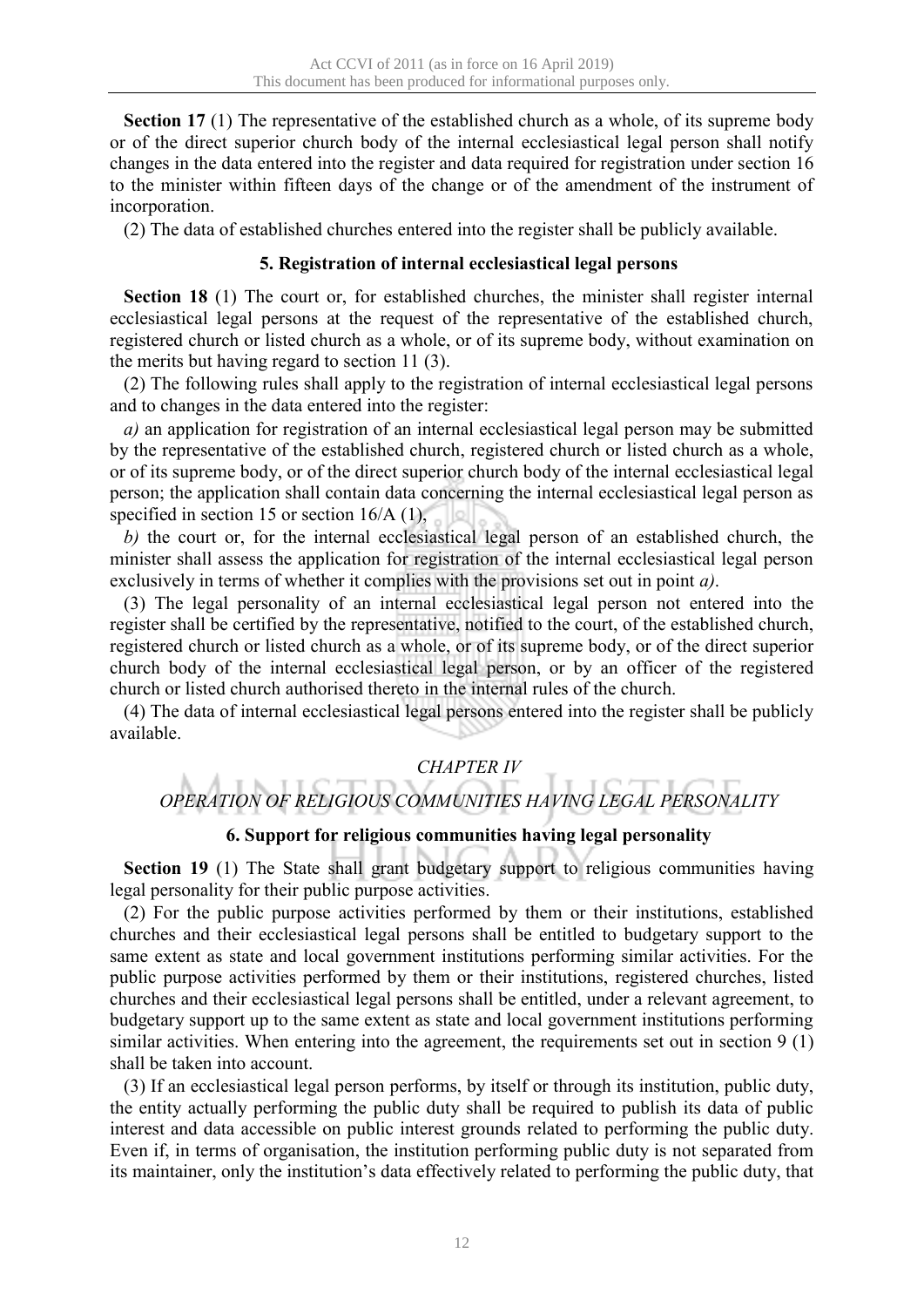are to be recorded separately, shall be published. In neither case shall the publication obligation cover data relating to the internal structure, faith-based activities or decisionmaking mechanism of the church.

**Section 19/A** (1) Ecclesiastical legal persons may, in the manner laid down in an Act, organise faith-based education in upbringing-educational institutions maintained by the State, a local government or a national minority self-government, and in institutions of higher education maintained by the State or a national self-government of a national minority.

(2) The material conditions required for faith-based education and the time slots for it which do not clash with other school activities shall be ensured by the upbringing-educational institutions and the institutions of higher education in the manner specified in an Act, while the persons contributing to faith-based education shall be provided by the ecclesiastical legal persons.

(3) The costs of faith-based education, including the costs of faith-based education other than those specified in paragraph (1), shall be borne by the State on the basis of an agreement concluded with the relevant established church, registered church or listed church.

**Section 19/B** (1) The revenues of religious communities having legal personality shall mainly comprise the donations and other contributions of natural persons, legal persons and organisations without legal personality, as well as the proceeds of these revenues.

(2) Religious communities having legal personality may collect donations, relating to which they shall be entitled to issue certificates in accordance with the laws on corporate tax, dividend tax and personal income tax. 10 C I

(3) In accordance with the provisions of the law, religious communities having legal personality may, either by way of application or outside the system of applications, receive, on the basis of an individual decision, support from the subsectors of the general government, from EU funds or from programmes financed on the basis of international agreements.

**Section 19/C** (1) Religious associations shall keep a record of their revenues originating from supports granted for purposes other than faith-based ones, and of the use of such supports, in accordance with the provisions of the Act on accounting and other laws relating to book-keeping.

(2) The revenues of religious associations and ecclesiastical legal persons serving faithbased purposes or the use of those revenues shall not be monitored by state organs. The following shall in particular qualify as revenues serving faith-based purposes: a part of personal income tax that has been offered to a religious association, established church, registered church or listed church, the budgetary supplement thereof in the cases referred to in sections 9/F (2) and 9/G (5) and the allowance to replace it, as well as real estate annuities and their supplement.

(3) Ecclesiastical legal persons shall keep a record of their revenues originating from budgetary supports granted for purposes other than faith-based ones, and the use of such supports, in accordance with the provisions of the Act on accounting and other laws relating to book-keeping.

**Section 19/D** (1) The State Audit Office shall monitor the legality of the use of supports granted to religious associations for purposes other than faith-based ones.

(2) The State Audit Office shall monitor the legality of the use of budgetary supports granted to ecclesiastical legal persons for purposes other than faith-based ones.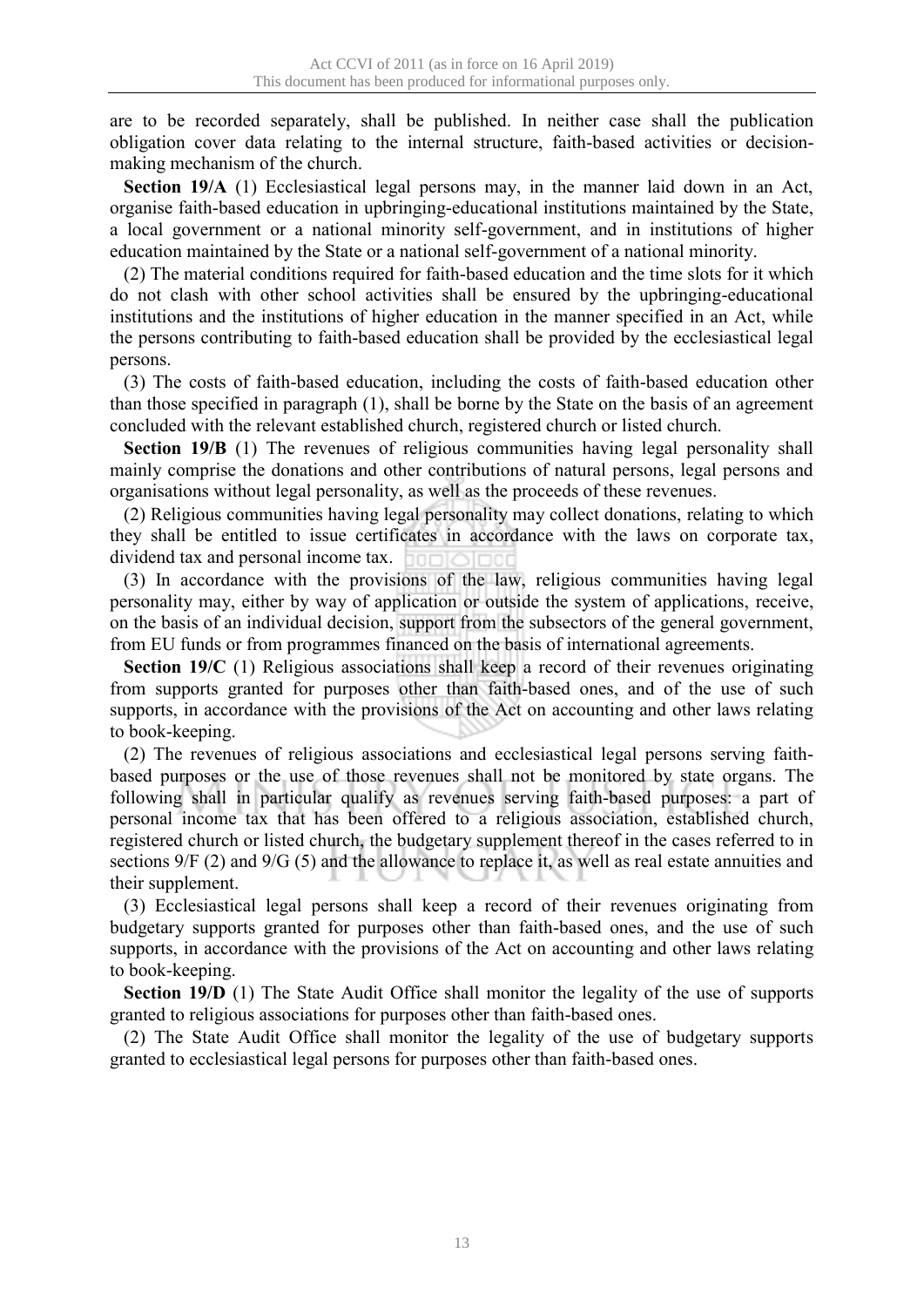## **7. Rules on the operation of religious communities having legal personality**

**Section 20** (1) Religious communities having legal personality shall operate according to their own internal rules, principles of faith and rites.

(2) Religious communities having legal personality may participate in value-creating work for society; to this end they may perform, by themselves or through their institutions established for such purpose, public purpose activities that are not assigned by an Act exclusively to the State or its institutions.

(3) The ecclesiastical legal person or the religious association shall perform the public purpose activities directly or through its institutions, according to its religious belief, with regard to which requirements that are justified based on the nature or content of the religiousideological commitment, and necessary for and proportionate to preserving it, and may be laid down for recruitment and for establishing, maintaining and terminating legal relationship for employment.

(4) Public purpose activities performed by an organisation established under Article VIII (2) or XII (1) of the Fundamental Law shall not be taken over by internal ecclesiastical legal persons, either established for such a purpose or already operating, as universal legal successors of that organisation.

(5) Religious communities having legal personality may participate in civil law relationships without any restrictions; in this context they shall be entitled to establish, and to participate in, companies and non-governmental organisations.

**Section 20/A** (1) The name, system of symbols, rites and commonly used name of religious communities having legal personality shall be granted enhanced legal protection.

(2) The name and symbols of another organisation shall not give the impression that the organisation or its activities relate to the operation of a previously registered religious community.

(3) The name, system of symbols and commonly used name of a religious community having legal personality may not be used by anyone else without the explicit written consent of the religious community to that effect. Use without explicit written consent shall be deemed unauthorised use.

**Section 20/B** If church personnel or a member of a religious association who performs on a professional basis religious rites render a service to, or perform services for, someone who is not a member of the religious community having legal personality, and this activity can be connected, either directly or indirectly, with that of the religious community having legal personality, he shall be obliged to show or indicate clearly the name of the given religious community having legal personality before offering such service or performance.

**Section 20/C** Religious communities having legal personality, in particular to ensure that their rites and their operation according to their internal rules are undisturbed, church buildings and other places intended for the practice of religion, as well as cemeteries, shall be granted enhanced protection under infraction law and criminal law.

**Section 20/D** The possibility of expressing opinions on draft laws and on legislative concepts shall be ensured, in the manner laid down in a law, for religious communities having legal personality.

## **7/A. Specific rules on the operation of ecclesiastical legal persons**

**Section 21** With respect to wage, working time and rest periods, the content of the employment relationship of a person employed, in connection with its public purpose tasks, at an ecclesiastical legal person performing public purpose tasks shall conform to public employment relationship, with the proviso that derogations shall be allowed only in favour of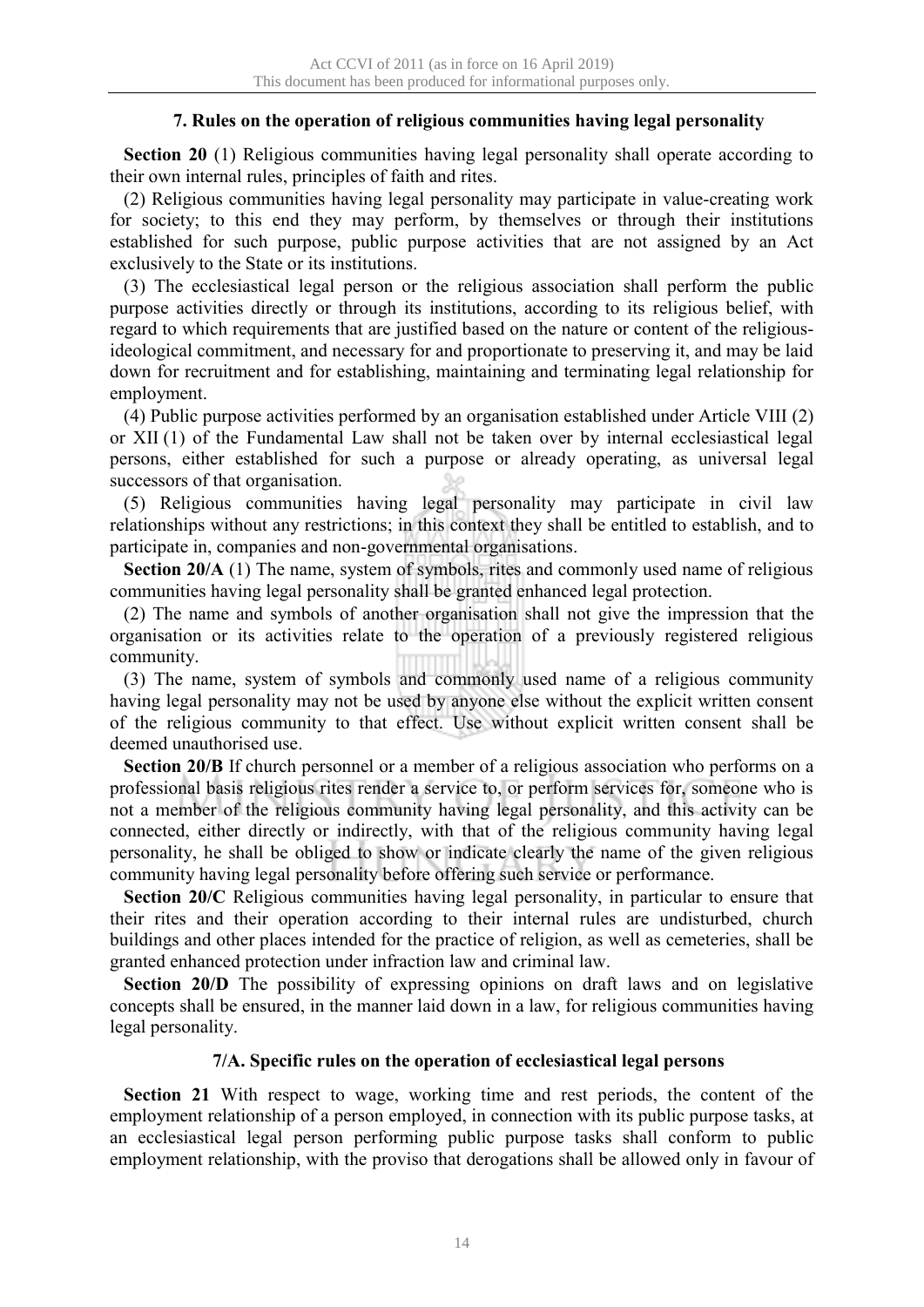the employee. The central wage policy measures relating to employees of state or local government institutions shall apply, under the same conditions, to such employees.

**Section 22** Ecclesiastical legal persons may perform chaplaincy services in the army, in prisons and in hospitals, or other services, in accordance with the law.

**Section 23** Ecclesiastical legal persons shall process personal data related to religious activities exercised by them in accordance with the internal rules of the registered church or listed church, and may only transfer or disclose them with the consent of the data subject or, in the event of his death, with the consent of his descendent.

**Section 23/A** (1) The supports and benefits applicable to religious associations as organisations under section 9/A (2) shall apply accordingly to ecclesiastical legal persons.

(2) In order to achieve their objectives, ecclesiastical legal persons shall be entitled to engage in activities other than economic or entrepreneurial activities and they shall be entitled to engage, besides the activities they primarily perform, in economic or entrepreneurial activities, even outside the framework specified in section 20 (5).

(3) For ecclesiastical legal persons, the following shall not qualify as economic or entrepreneurial activities:

*a)* operation of institutions for faith-based activities and activities under section 9 (1),

*b)* production or sale of publications or objects of piety that are necessary for faith-based life,

*c)* sale of immaterial goods, objects or stocks serving exclusively faith-based activities, including the reimbursement of the cost of work clothes,

*d)* provision of services complementary to faith-based activities, non-profit oriented use of appliances serving these activities,

*e)* operation of pension institutions or pension funds set up for the purpose of self-support of church personnel, and

*f)* consent to the use by others of the name, abbreviated name, commonly used name, coat of arms and emblem of the ecclesiastical legal person.

(4) Revenues from activities under paragraph (3) shall be in particular the following:

*a)* consideration, fees and reimbursement paid for services,

*b)* recompense, damages, contractual penalty, forfeit money, fines and tax refunds connected to the activity,

*c)* financially settled non-repayable support, grants received in connection with the activity, and

*d)* the portion of interest, dividend and yield paid by credit institutions and issuers on deposits and securities, made or acquired by means of unengaged funds, in proportion to the revenues generated by activities which do not qualify as business or entrepreneurial activities.

(5) For established churches and their internal ecclesiastical legal persons, the following shall not qualify as business or entrepreneurial activities:

*a)* operation of sports institutions, as well as performing environmental protection activities,

*b)* making use of holiday homes in the context of providing services to church personnel,

*c)* partial usage of real estate used for church purposes,

*d)* maintenance of cemeteries,

*e)* sale of immaterial goods, objects or stocks serving environmental protection activities or activities under section 9 (1),

*f)* provision of services complementary to environmental protection activities or activities under section 9 (1), non-profit oriented use of appliances serving these activities, and

*g)* production or sale of products, notes, textbooks, publications or studies created in the course of performing public duties taken over from the State or local governments.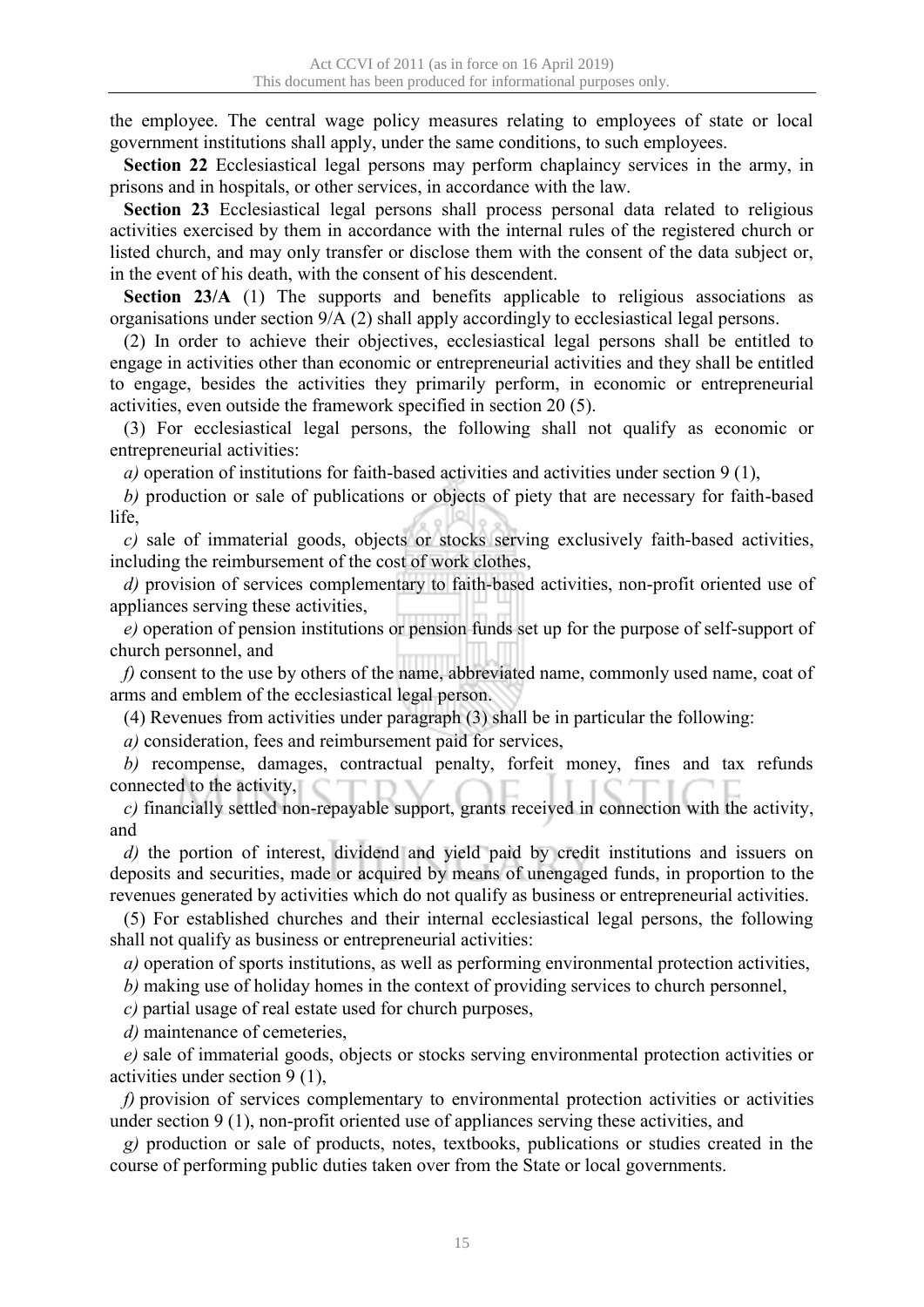# *CHAPTER V*

## *TRANSFORMATION AND DISSOLUTION OF RELIGIOUS COMMUNITIES HAVING LEGAL PERSONALITY*

**Section 24** (1) A religious community having legal personality shall be dissolved upon its removal from the register, on the day when the decision ordering such removal becomes effective.

(2) If the court registers a religious association as registered church or listed church then it shall, at the same time, remove it from the register of religious associations.

(3) If the court registers a listed church as registered church then it shall, at the same time, remove it from the register of listed churches.

(4) If the minister registers a registered church as established church, he shall notify the court thereof within 15 days. Based on the notification from the minister, the court shall remove the registered church from the register of registered churches with retroactive effect from the date of entry into the register kept by the minister.

**Section 25** (1) At the request of the representative of the religious community having legal personality, the religious community having legal personality shall be dissolved with succession in the event of its merger by absorption or consolidation with another religious community having legal personality (hereinafter jointly "merger") or of its complete division into two or more religious communities having legal personality.

(2) The registered church or the listed church shall be the general legal successor of the religious association or listed church removed from the register in accordance with section 24 (2) or (3).

(3) The established church shall be the general legal successor of the registered church removed from the register in accordance with section 24 (4).

(4) A religious community having legal personality, except for an established church, shall be dissolved without succession if

*a)* its supreme body has declared its dissolution,

*b)* the court dissolves it, or

*c)* the court establishes that it has been dissolved.

**Section 26** (1) Based on an action brought by the prosecutor, the court shall dissolve a religious community having legal personality, except for an established church, and shall order to remove it from the register if,

*a)* according to an opinion of principle of the Constitutional Court, it operates contrary to the Fundamental Law, or

*b)* its registration should have been refused.

(2) Based on an action brought by the prosecutor, the court may dissolve a religious community having legal personality, except for an established church, and may order to remove it from the register if its activities resulted in a serious, intentional and repeated violation of law.

(3) Based on an action brought by the prosecutor, the court shall establish that a religious community having legal personality, except for an established church, has been dissolved and shall order to remove it from the register if it abandons its activities and does not dispose of its assets.

**Section 27** Following a relevant opinion of principle of the Constitutional Court, the status as an established church of the established church that operates contrary to the Fundamental Law shall be terminated on the basis of a decision of the National Assembly.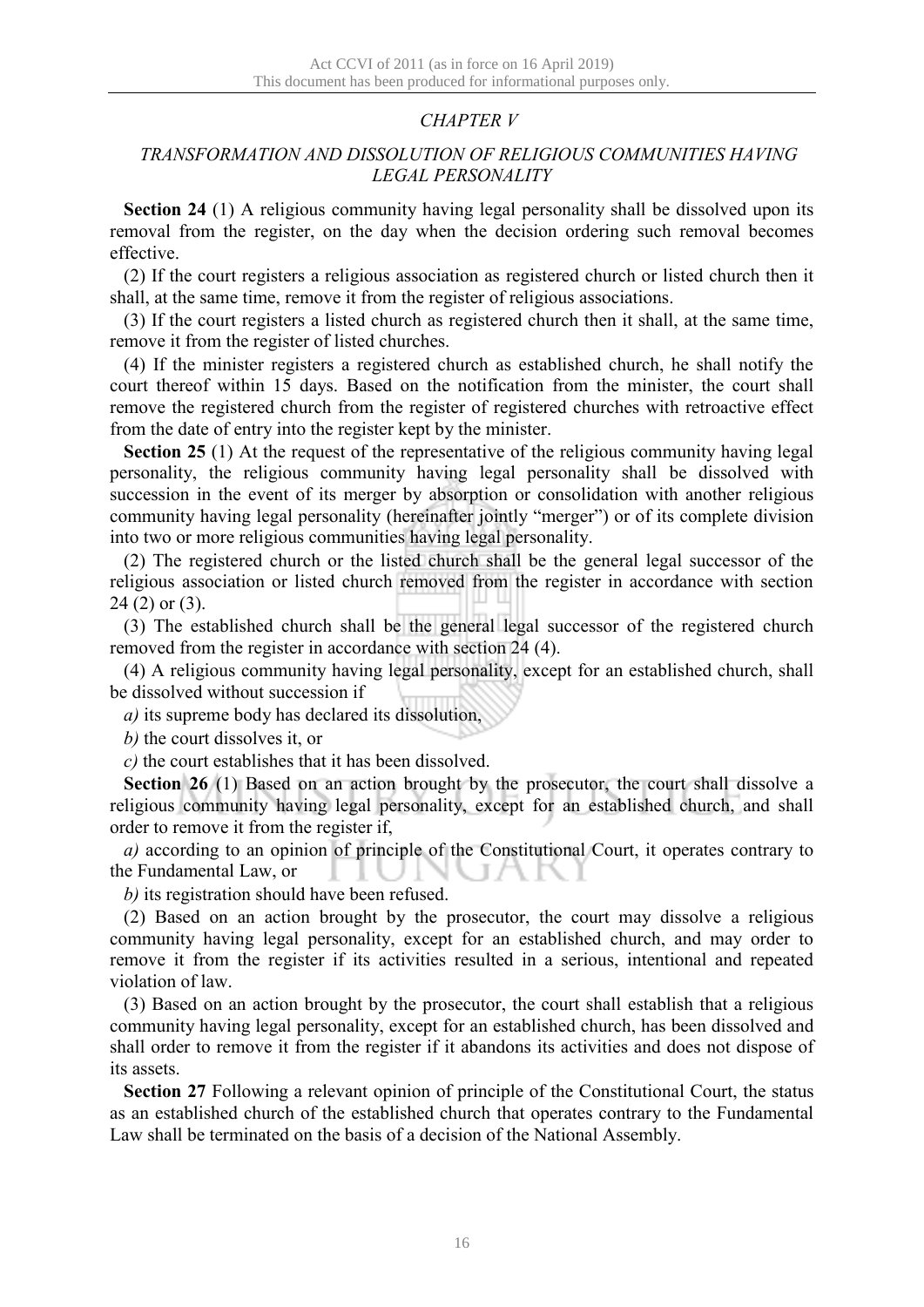**Section 28** (1) The established church shall be dissolved without succession if

*a)* its supreme body decides on its dissolution,

*b)* it abandons its activities and does not dispose of its assets.

(2) At the request of the representative of the established church, the established church shall be dissolved with succession in the event

*a)* of its merger with another established church, or

*b)* of its complete division into two or more established churches.

**Section 28/A** In the cases specified in sections 27 and 28, the Government shall, on a proposal from the minister, invite the National Assembly to delete the established church concerned from the Annex or, in the event of merger or complete division, to amend the Annex.

**Section 29** (1) If an established church, registered church or listed church is dissolved without succession, a settlement procedure shall be launched to which the rules concerning the winding-up of companies terminating without succession shall apply, with the proviso that the court shall have exclusive jurisdiction with regard to this procedure.

(2) If a religious community having legal personality is dissolved without succession then, after the claims of the creditors have been satisfied, its assets shall become the property of the State and shall be used for public purpose activities.

(3) A religious association may merge only with another religious association and may split only into religious associations.

**Section 30(1)** If an established church, registered church or listed church is dissolved without succession, the internal ecclesiastical legal person of the established church, registered church or listed church shall also be terminated without succession.

(2) If an internal ecclesiastical legal person is terminated, issues related to the assets shall be regulated by the internal rules of the established church, registered church or listed church.

# *CHAPTER VI*

# *FINAL PROVISIONS*

## **8 Authorising provisions**

**Section 31** The Government shall be authorised to determine in a decree

*a)* the content and the order of submission of applications referred to in section 13/A (1) and section  $14(1)$ ,

*b)* the content and the order of submission of documents that demonstrate compliance with the requirements set out in section  $13/A(1) a$  to *e*) and section 14 (1) *a*) to *e*),

*c)* the rules governing the performance of chaplaincy services in the army,

*d)* the detailed rules for the registers referred to in section 13 (2), sections 16/A to 17 and section 18 (1),

*e)* the organ authorised to conclude an agreement referred to in section 9/C, section 9/D (3) or section 9/F (1) and the rules for its procedure.

## **9. Provisions on entry into force**

**Section 32** (1) With the exceptions specified in paragraphs (2) and (3), this Act shall enter into force on the day following its promulgation.

(2) Chapters I to V, Subtitle 8, Subtitle 10, sections 39 to 48, Subtitle 12, Subtitle 13 and the Annex shall enter into force on 1 January 2012.

(3) Section 52 shall enter into force on 1 September 2012.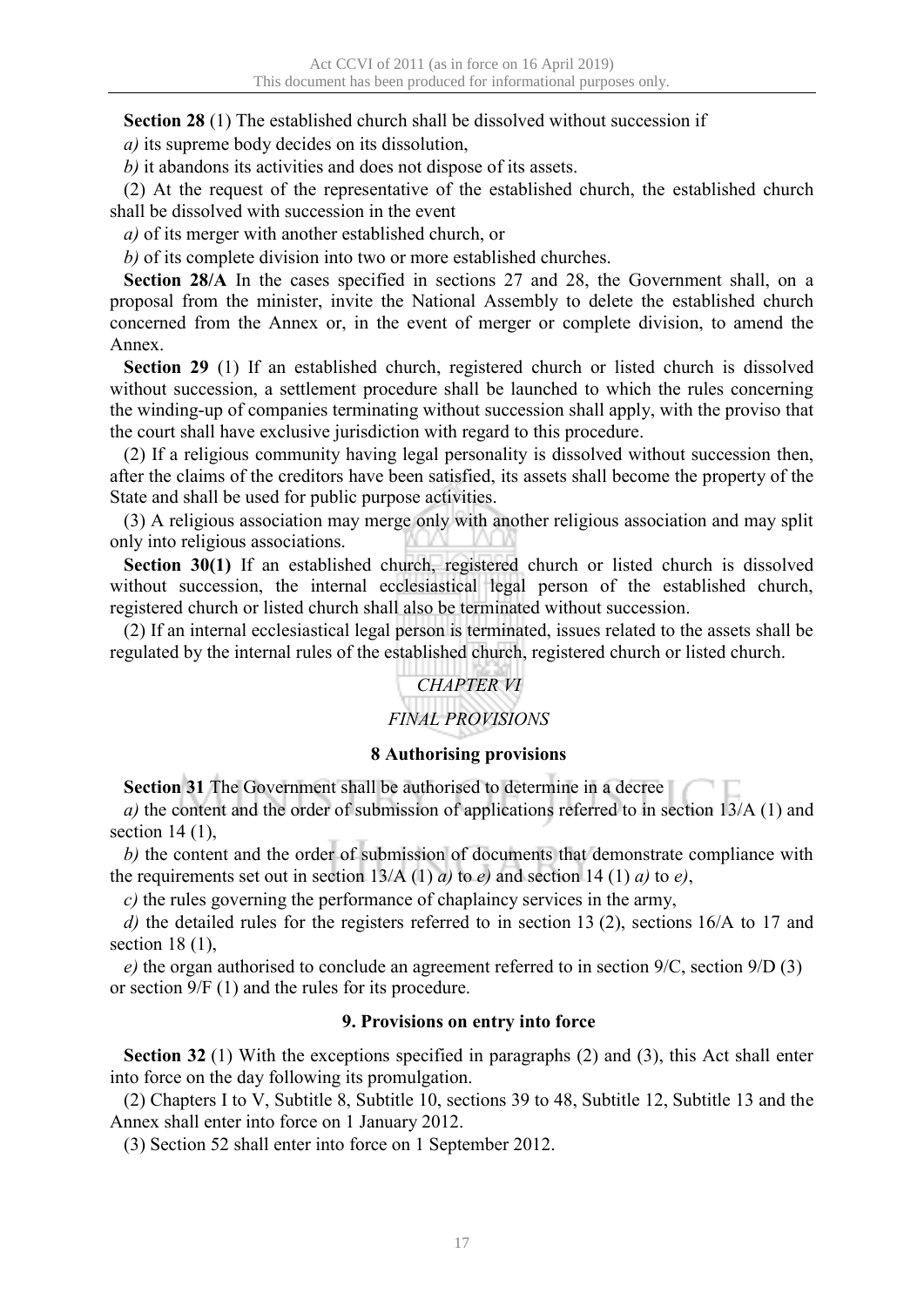## **10. Transitional provisions**

**Section 33** The status of an established church shall remain unchanged if it has this status on the date of entry into force of the provisions of this Act introduced by the Amending Act.

**Section 33/A** (1) A religious community that came into existence as a church on the basis of Act IV of 1990, and has been continuously operating as a church under Act IV of 1990 or as an association performing religious activities as its primary objective or as an organisation performing religious activities under this Act, and is registered as an organisation performing religious activities on the date of entry into force of the Amending Act, shall qualify as a religious association as from the date of entry into force of the Amending Act.

(2) As from the entry into force of the Amending Act, a religious community that came into existence as a church on the basis of Act IV of 1990 and was covered by sections 34 (1), (2) and (4) of this Act as in force from 1 January 2012 to 31 August 2012 shall also qualify as a religious association, provided that it initiated

*a)* a procedure referred to in section 33 (3) *b)* or *c)* of this Act as in force on 1 September 2013,

*b)* a procedure provided in the Convention for the Protection of Human Rights and Fundamental Freedoms signed at Rome on 4 November 1950, promulgated in Act XXXI of 1993, or

c) any other remedy procedures related to the enforcement of their claim concerning the status of church within a statutory time limit set out in a separate law.

(3) A religious community registered as an association performing religious activities as its primary objective after the entry into force of this Act or as an organisation performing religious activities at the time of entry into force of the Amending Act shall qualify as a religious association as from the date of entry into force of the Amending Act.

**Section 34** The National Assembly shall recognise and observe all agreements that were entered into with established churches before the entry into force of the Amending Act.

**Section 35** (1) A religious community under section 33 (3) and (4) of this Act as in force on 14 April 2019 may initiate its registration as a listed church with the court within 45 days of the entry into force of the Amending Act, unless it initiated a procedure referred to in section 33 (4) of this Act as in force on 14 April 2019.

(2) If a religious community under section 33 (3) and (4) of this Act as in force on 14 April 2019 initiates its registration as a listed church within the time limit set out in paragraph (1), the court shall make its decision as a matter of priority, but within 30 days of the submission of the application at the latest.

(3) If the court registers a religious community under section 33 (3) and (4) of this Act as in force on 14 April 2019 as a listed church, the religious community shall qualify as a listed church as from the date of entry into force of the Amending Act.

(4) With respect to the registration in accordance with this section of a religious community under section 33 (4) of this Act as in force on 14 April 2019, the condition provided for in section 9/D (1) *a)* shall also be satisfied if, in the average of the 3 years preceding the entry into force of this Act, a part of the personal income tax paid, as determined by a separate Act, was offered to the religious community by at least one thousand individuals.

(5) With respect to the registration in accordance with this section of a religious community under section 33 (4) of this Act as in force on 14 April 2019, the condition provided for in section 14 (1) *e)* shall also be satisfied if, within 5 years before the entry into force of this Act, no sanction was imposed on it for repeated violation of accounting and management standards.

(6) With regard to a religious community under section 33 (4) of this Act as in force on 14 April 2019, for the purposes of section 9/D, the period of operation as a religious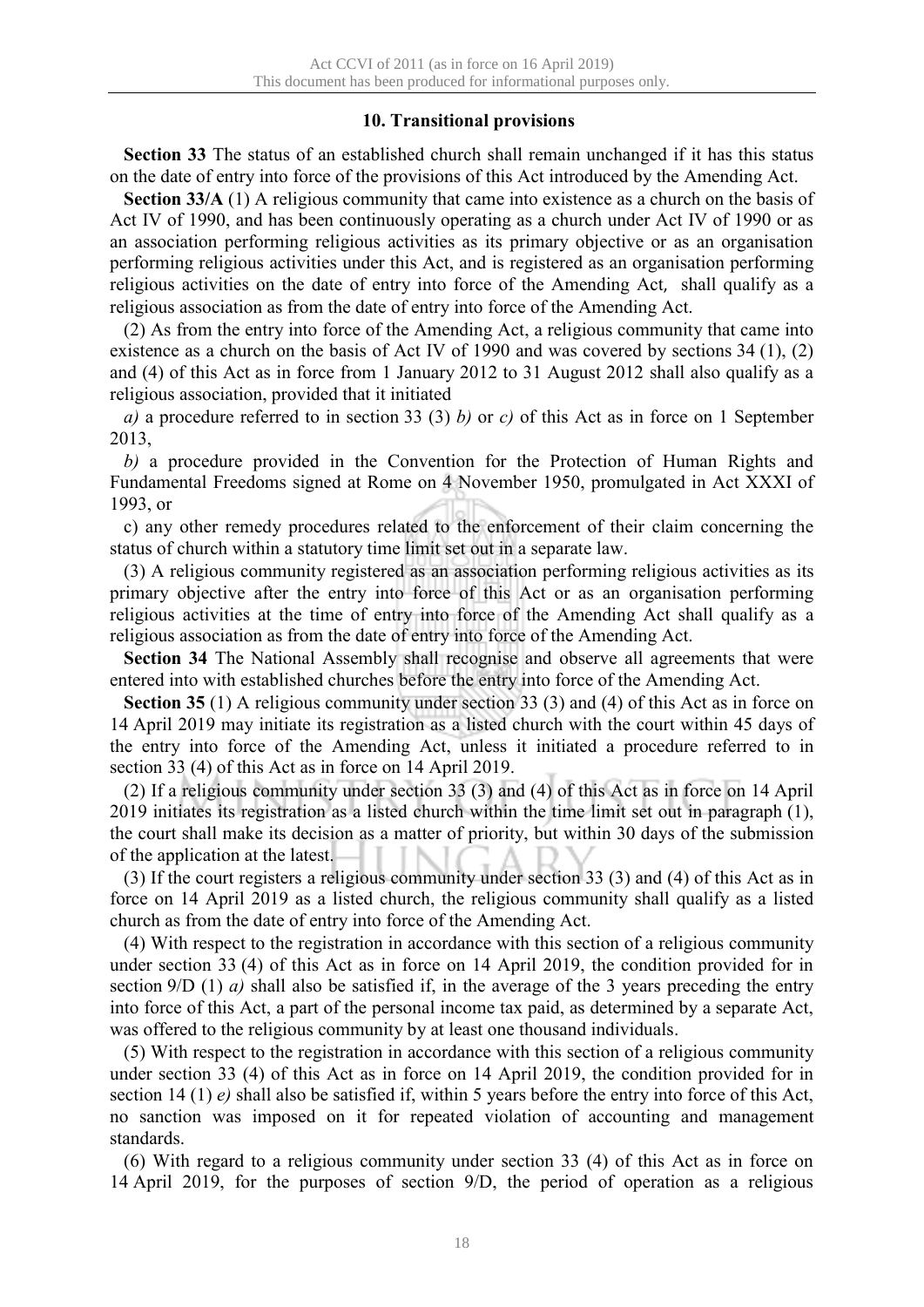association shall include the continuous operation as a church under Act IV of 1990, or as a religious community under this Act.

**Section 36** (1) A religious community under section 33 (3) and (4) of this Act as in force on 14 April 2019 may initiate its registration as a registered church with the court within 45 days of the entry into force of the Amending Act.

(2) If a religious community under section 33 (3) and (4) of this Act as in force on 14 April 2019 initiates its registration as a registered church within the time limit set out in paragraph (1), the court shall make its decision as a matter of priority, but within 30 days of the submission of the application at the latest.

(3) If the court registers a religious community under section 33 (3) and (4) of this Act as in force on 14 April 2019 as a registered church, the religious community shall qualify as an registered church as from the date of entry into force of the Amending Act.

(4) With respect to the registration in accordance with this section of a religious community under section 33 (4) of this Act as in force on 14 April 2019, the condition provided for in section 9/E (1) *a)* shall also be satisfied if, in the average of the 5 years preceding the entry into force of this Act, a part of the personal income tax paid, as determined by a separate Act, was offered to the religious community by at least four thousand individuals.

(5) With respect to the registration in accordance with this section of a religious community under section 33 (4) of this Act as in force on 14 April 2019, the condition provided for in section 14 (1) *e*) shall also be satisfied if, within 5 years before the entry into force of this Act, no sanction was imposed on it for repeated violation of accounting and management standards.

(6) With regard to a religious community under section 33 (4) of this Act as in force on 14 April 2019, for the purposes of section 9/E, the period of operation as a religious association shall include the continuous operation as a church under Act IV of 1990, or as a religious community under this Act.

(7) With regard to a religious community which had a procedure for its recognition as a church underway before the National Assembly, but the National Assembly has made no decision, the court shall not examine section 9/D (1) *a)* of this Act.

**Section 37** (1) On the day of entry into force of the Amending Act, the following shall be terminated:

*a)* procedures for the recognition of an organisation performing religious activities as a church which are underway before the National Assembly,

*b)* procedures for the registration of an organisation performing religious activities which are underway before the court,

*c)* ongoing administrative authority procedures referred to in section 14/B (2) of this Act as in force on 1 August 2013,

*d)* church registration procedures underway on the basis of Decision 6/2013. (III.1.) AB of the Constitutional Court, and

*e)* winding-up procedures of religious communities under section 33 (3) of this Act as in force on 14 April 2019 as provided for in section 33 (5) of this Act as in force on 1 September 2013.

(2) In the procedures terminated under paragraph (1) *b)* to *d)*, the Office of the National Assembly, the court or the minister shall return the documents submitted by the party instituting the procedure to that party within 30 days of the day referred to in section 28 (1).

(3) In the procedures terminated under paragraph (1) *a)*, the Office of the National Assembly shall send the documents submitted by the party instituting the procedure or by the minister to the court within 15 days of the entry into force of the Amending Act, and shall, at the same time, notify the party instituting the procedure of this.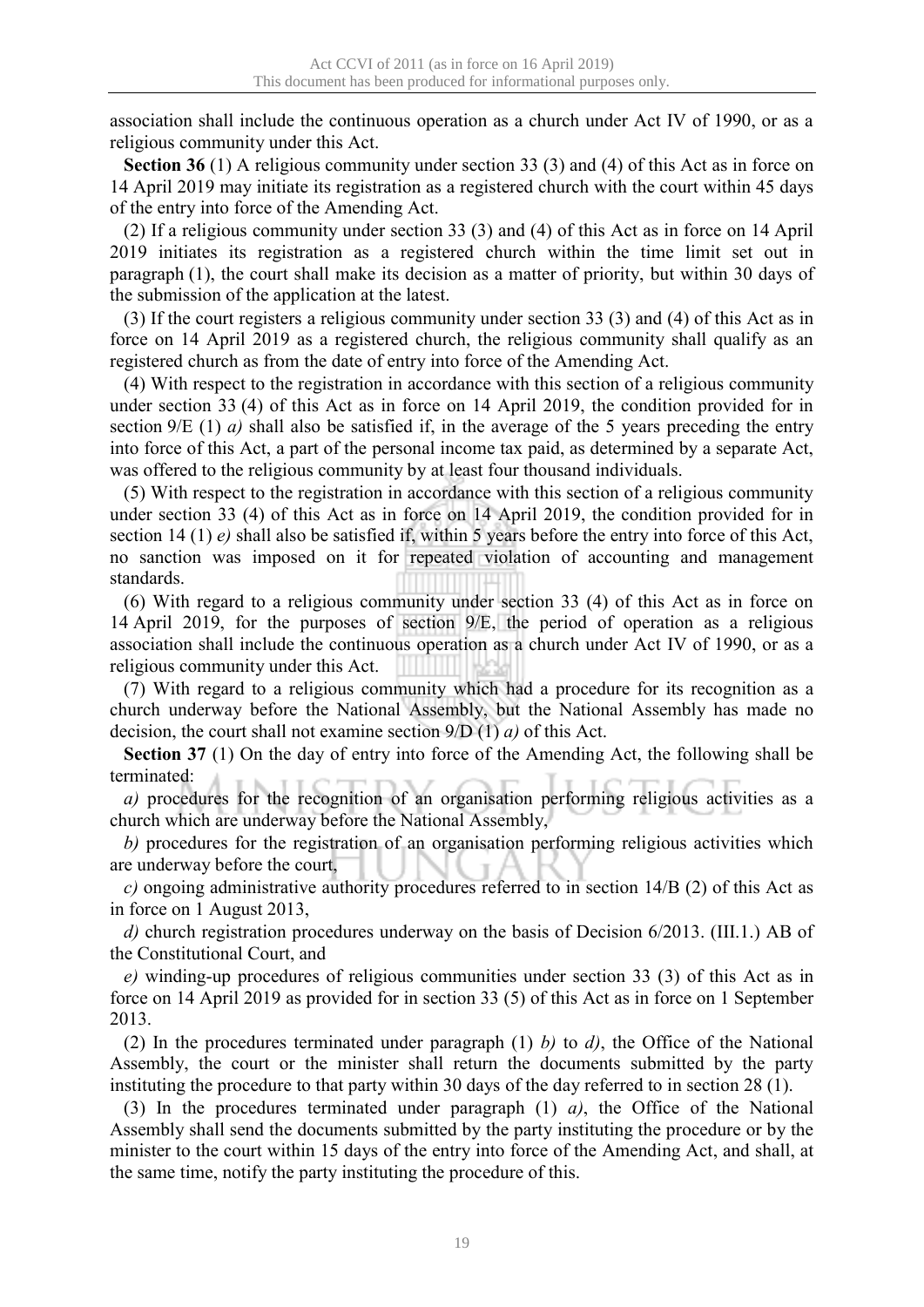**Section 38** The court shall transfer all data relating to the registration of organisations performing religious activities into the register of religious associations provided for in section 12 (2) within thirty days of the entry into force of the Amending Act. The procedure relating to the registration of changes shall be free of fees and charges. No amendment to the instrument of incorporation of an organisation performing religious activities shall be required in relation to the Amending Act if it was necessary for the only reason that the instrument of incorporation uses the specific wording, especially regarding the designation of the nature of organisation, that the Act used prior to the entry into force of the Amending Act. However, if the instrument of incorporation is amended for any other reason, the religious community shall enter all changes complying with the Amending Act in it.

**Section 38/A** Taking account of the Cooperation Agreement entered into between the Government of the Republic of Hungary and the Sovereign Military Hospitaller Order of Saint John of Jerusalem, of Rhodes and of Malta (hereinafter "Sovereign Military Order of Malta"), any support available to the internal ecclesiastical legal persons of established churches shall be due to the Sovereign Military Order of Malta and the organisations specified in the Agreement, and the provisions of sections 20/A and 20/C shall also apply to them.

**Section 38/B** Religious communities having legal personality which, prior to the entry into force of this Act, on the basis of a separate Act, entered into an agreement on performing public duties shall be entitled to support under the conditions set out in the Agreement.



## **11. Amending provisions**

## **Section 54**

#### **13. Compliance with the requirement of the Fundamental Law on cardinality**

**Section 55** Provisions of this Act qualify as cardinal as follows:

*a)* sections 6 to 9, sections 9/C to 12, sections 13 to 15, sections 16 to 19/C, sections 20 to 30, sections 33 to 38, section 38/B and the Annex on the basis of Article VII (5) of the Fundamental Law,

*b)* section 19/D on the basis of Article 43 (4) of the Fundamental Law.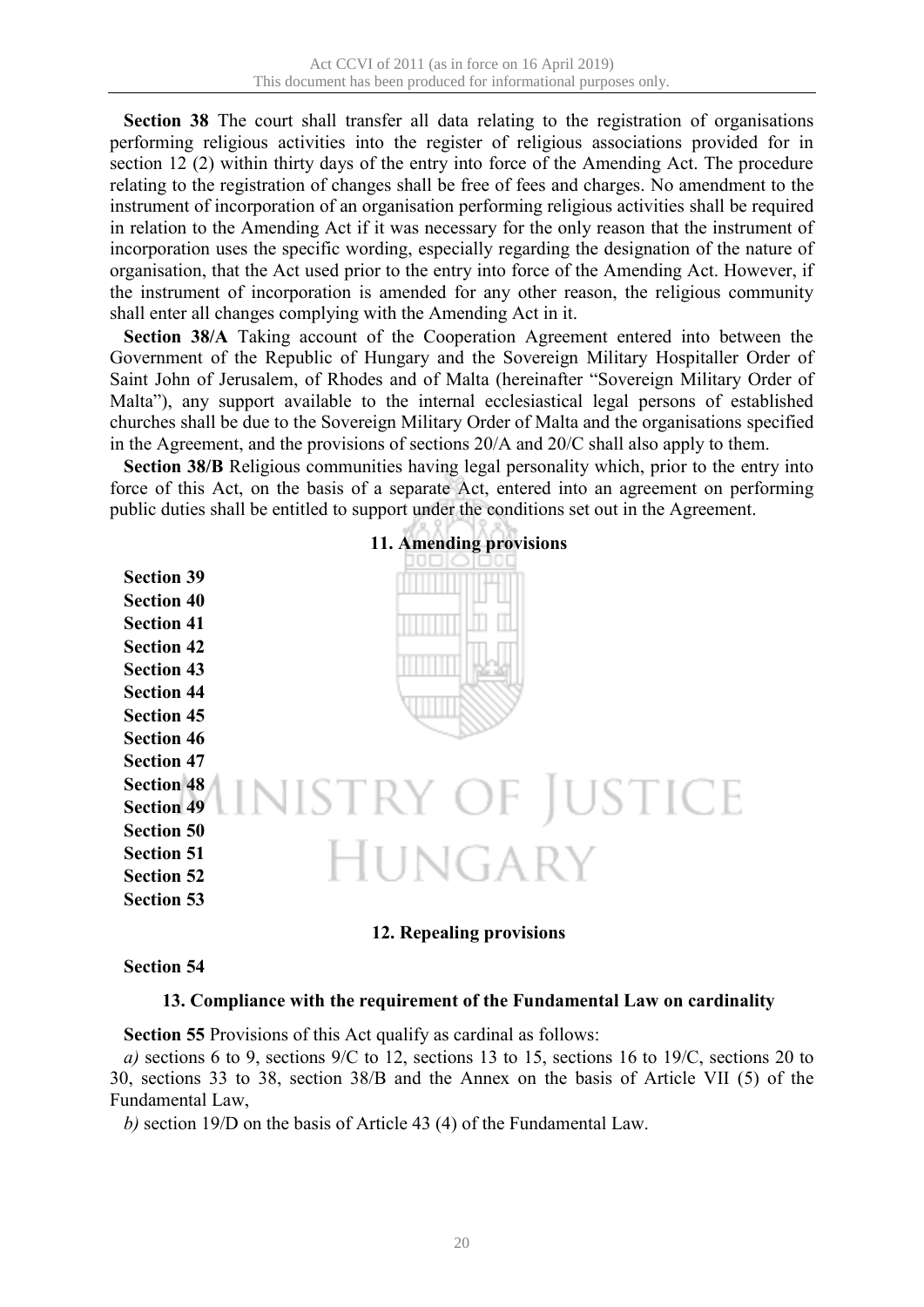# *Annex to Act CCVI of 2011*

# **Established churches**

| 1              | Magyar Katolikus Egyház (Catholic Church in Hungary)                                                                                                                             |
|----------------|----------------------------------------------------------------------------------------------------------------------------------------------------------------------------------|
| $\overline{2}$ | Magyarországi Református Egyház (Reformed Church in Hungary)                                                                                                                     |
| 3              | Magyarországi Evangélikus Egyház (Evangelical-Lutheran Church in Hungary)                                                                                                        |
| $\overline{4}$ | Magyarországi Zsidó Hitközségek Szövetsége (Federation of Jewish Communities in<br>Hungary)                                                                                      |
| 5              | Egységes Magyarországi Izraelita Hitközség (Statusquo Ante) (United Hungarian<br>Jewish Community (Statusquo Ante))                                                              |
| 6              | Magyarországi Autonóm Orthodox Izraelita Hitközség (Autonomous Orthodox<br>Jewish Religious Community in Hungary)                                                                |
| $\overline{7}$ | Budai Szerb Ortodox Egyházmegye (Buda Diocese of the Serbian Orthodox Church)                                                                                                    |
| 8              | (Ecumenical Patriarchate of Constantinople – the Orthodox Exarchate in Hungary)<br>Konstantinápolyi Egyetemes Patriarchátus - Magyarországi Ortodox Exarchátus                   |
| 9              | Magyarországi Bolgár Ortodox Egyház (Bulgarian Orthodox Church in Hungary)                                                                                                       |
| 10             | Magyarországi Román Ortodox Egyházmegye (Romanian Orthodox Diocese in<br>Hungary)                                                                                                |
| 11             | Orosz Ortodox Egyház Magyar Egyházmegyéje (Moszkvai Patriarchátus) (Hungarian<br>Diocese of the Russian Orthodox Church (Moscow Patriarchate))                                   |
| 12             | Magyar Unitárius Egyház Magyarországi Egyházkerülete (Magyarországi Unitárius<br>Egyház) (Diocese in Hungary of the Hungarian Unitarian Church (Unitarian Church in<br>Hungary)) |
| 13             | Magyarországi Baptista Egyház (Baptist Union of Hungary)                                                                                                                         |
| 14             | HIT Gyülekezete (Faith Church, Hungary)                                                                                                                                          |
| 15             | Magyarországi Metodista Egyház (Hungarian Methodist Church)                                                                                                                      |
| 16             | Magyar Pünkösdi Egyház (Hungarian Pentecostal Church)                                                                                                                            |
| 17             | Szent Margit Anglikán/Episzkopális Egyház (Saint Margaret's Anglican Episcopal<br>Church)                                                                                        |
| 18             | Erdélyi Gyülekezet (Transylvanian Congregation)                                                                                                                                  |
| 19             | Hetednapi Adventista Egyház (Seventh-day Adventist Church)                                                                                                                       |
| 20             | Magyarországi Kopt Ortodox Egyház (Coptic Orthodox Church in Hungary)                                                                                                            |
| 21             | Magyarországi Iszlám Tanács (Hungarian Islamic Council)                                                                                                                          |
| 22             | Krisztusban Hívő Nazarénus Gyülekezetek (Church of the Nazarene)                                                                                                                 |
| 23             | Magyarországi Krisna-tudatú Hívők Közössége (Hungarian Society for Krishna-<br>Consciousness)                                                                                    |
| 24             | Az Üdvhadsereg Szabadegyház Magyarország (The Salvation Army in Hungary)                                                                                                         |